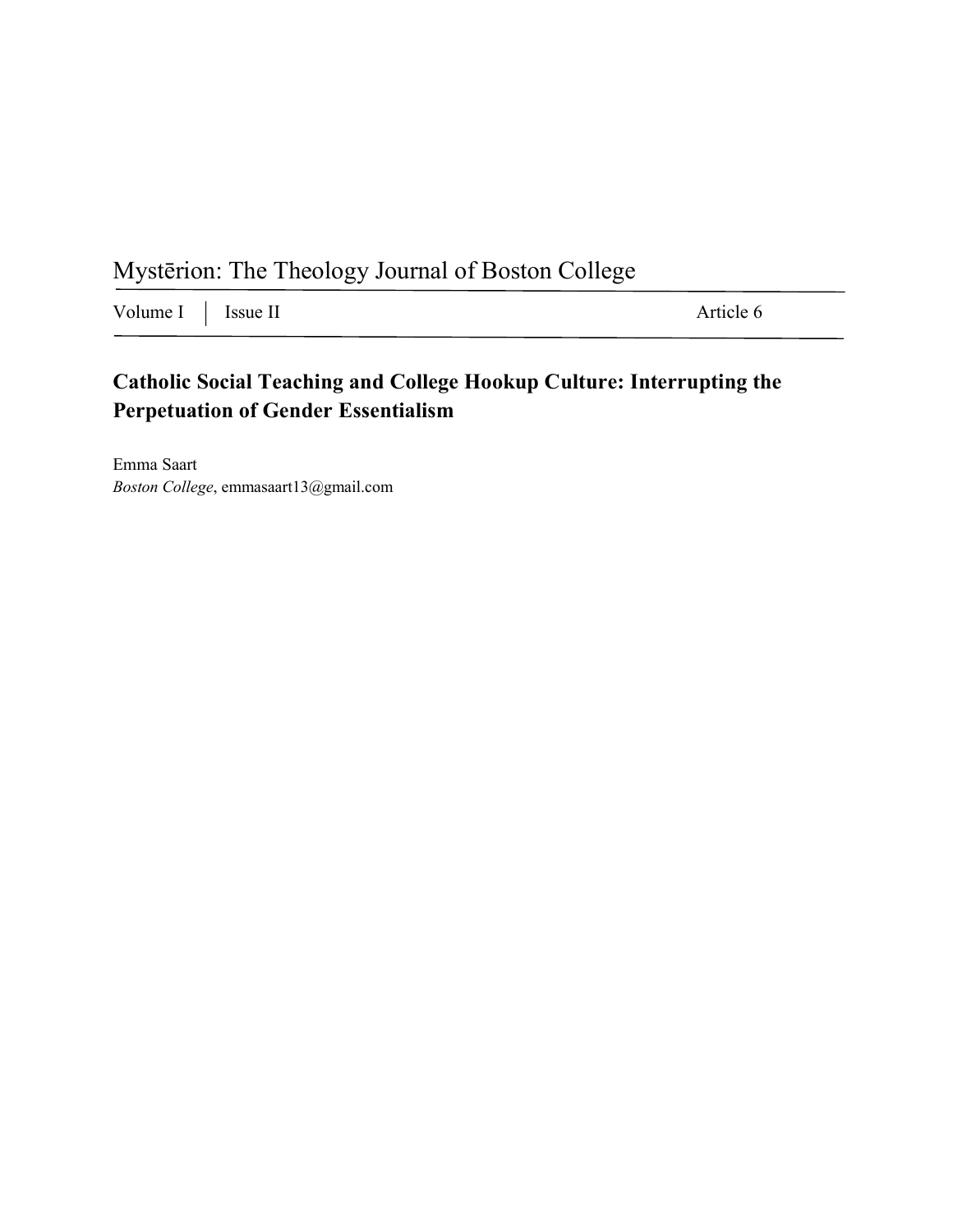# **CATHOLIC SOCIAL TEACHING AND COLLEGE HOOKUP CULTURE: INTERRUPTING THE PERPETUATION OF GENDER ESSENTIALISM**

## EMMA SAART<sup>\*</sup>

Abstract: College is a time of identity-seeking and personal formation, and for many students the first opportunity to establish themselves as individuals independent of the influence of their parents or guardians. The social environment on college campuses, however, is not conducive to the free exploration of one's identity. On many college campuses, including that of my own university, "hookup culture," or an ethic of casual sex with no strings attached, is pervasive. Rather than being a source of freedom, the social norms associated with this culture perpetuate male power, female objectification, and binary gender roles that construct our social reality before, after, and throughout one's college experience. The college hookup culture is constructed on the ideology of gender essentialism, presenting binary gender scripts, and enforcing campus-wide conformity through social influence and structures of power. Rather than conform to rigid gender standards, this article suggests that we can reimagine gender roles and sexuality to encourage greater openness and authenticity. Based on the foundations of Catholic Social Teaching, we can first begin a dialogue about the harmful social environment on many college campuses. We may then take transformative action by addressing language; challenging normative behavior; and emphasizing affirmative, enthusiastic consent. This article concludes by proposing that transformation can also extend beyond the college campus by encouraging an affirming, non-judgmental environment throughout childhood in which the exploration of one's gender identity is encouraged.

#### **Introduction: What is College Hookup Culture?**

In her 2008 ethnographic study of college hookup culture, Kathleen Bogle of La Salle University noted that college students "were unsure whether the specific way they used the term [hookup] reflected how the student body in general used it… the meaning of hooking up depends on whom you ask."2 The ambiguity surrounding the implications of a "hook up" leaves details up to the imagination, allowing students to make assumptions about the behavior of their peers and maintaining an aura of secrecy and mystique around the idea of "hooking up." In general, Bogle concluded, a hookup is defined by some form of "intimate connection," which ranges in student definitions from "just kissing" to intercourse and any sort of physical interactions in between. Such interactions come with no promise of an

<sup>1\*</sup> Emma Saart is a recent graduate of Boston College with a B.S. in biochemistry and a minor in Faith, Peace, and Justice. Shew would like to thank Professors Kristin Heyer and Joshua Snyder for their support, encouragement, and advice throughout the writing process. 2 Kathleen A. Bogle, *Hooking Up: Sex, Dating, and Relationships on Campus* (New York: NYU Press, 2008), 25.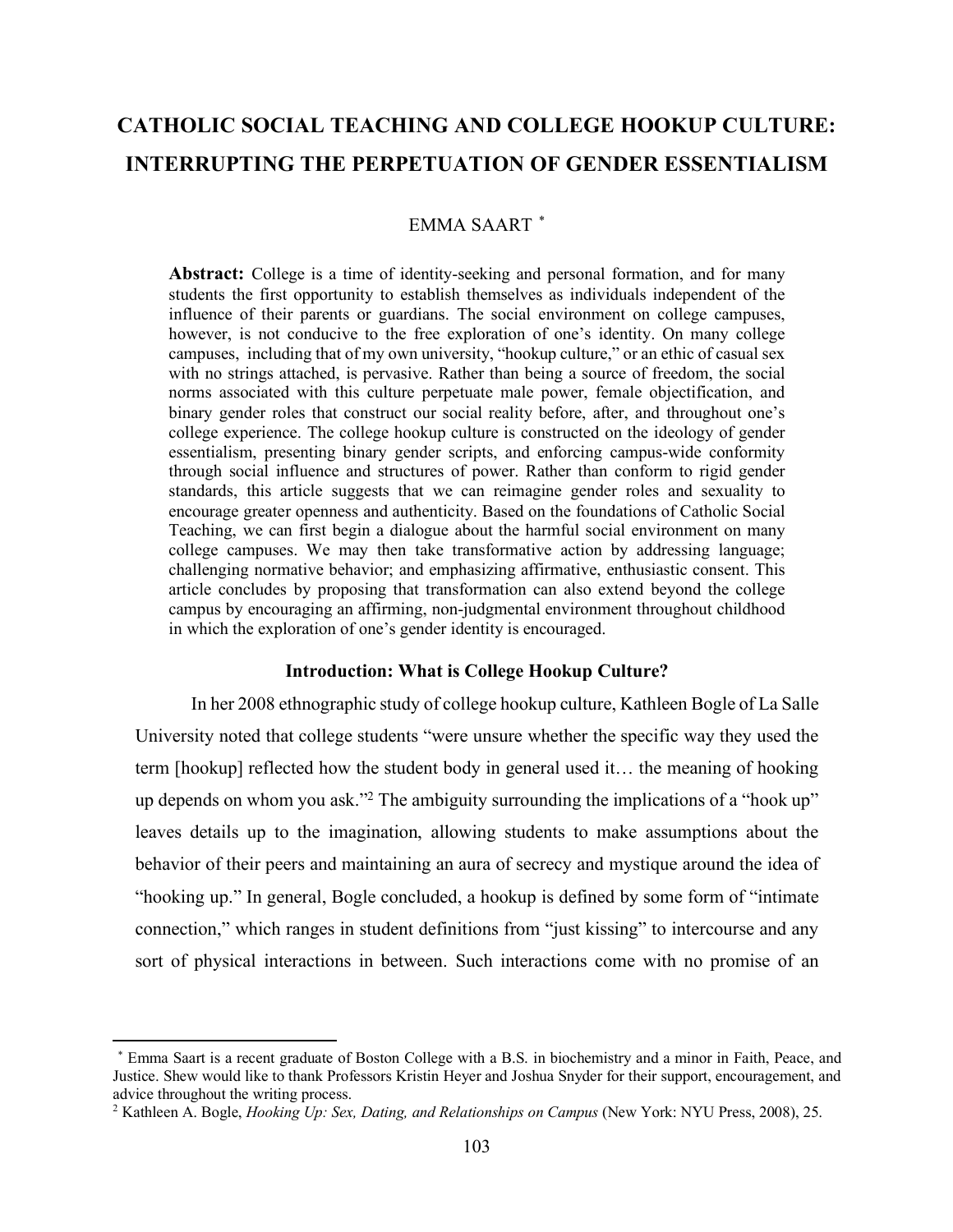ongoing relationship and can be considered "an outgrowth of how college students socialize today."3

Student ethnographers observing their peers have similarly noted key elements of hookup culture, including with women dressing in ways that suggest sexual availability, high levels of alcohol consumption, and the "scoping out" of potential sexual partners among friends.4 Student ethnographers also frequently reported "men acting aggressively in the pursuit of a hookup; such behavior appeared to be the norm of college parties," and that in the cases of women being the aggressors they were perceived as overly "slutty" or drunk.<sup>5</sup> These standards are related to gendered expectations of the body and behavior; indeed, words used by students to describe the idealized male image include "strong, independent, courageous, aggressive, powerful, and dominant," while the ideal female is described as "fragile, weak, thin, sexy, obedient, and submissive."6 Based on these stereotypes, 66% of student ethnographers asserted that male students held the power in the typical college hookup, with women actively cultivating their body and image to "work at getting the attention of men and keeping it."7 Thus, while the specific details of a hookup are ill-defined, the overall dominant culture has key features including power dynamics and binary gender standards for both appearance and behavior.

## **Oppressive Social Scripts and Gender Binaries**

College hookup culture presents itself as the dominant form for relating between men and women on college campuses, with heterosexual students expecting their peers to follow certain "social scripts." Sociologists have explained "scripting theory" as individuals serving as actors in social situations, playing out roles defined by cultural norms.<sup>8</sup> Social scripts construct the hookup interaction, from the ill-defined nonverbal "vibe" that initiates the hookup to determining how far the interaction will go.<sup>9</sup> Power dynamics play a key role in these interactions: men are expected to initiate the hookup and this contributes to the

 $\overline{a}$ 

<sup>3</sup> Bogle, *Hooking Up,* 25-29.

<sup>4</sup> Jennifer Beste, *College Hookup Culture and Christian Ethics: The Lives and Longings of Emerging Adults* (New York: Oxford University Press, 2018), 19-24.

<sup>5</sup> Beste, *College Hookup Culture*, 39.

<sup>6</sup> Beste, *College Hookup Culture*, 80.

<sup>7</sup> Beste, *College Hookup Culture*, 85. 8 Bogle, *Hooking Up,* 8. 9 Bogle, *Hooking Up,* 33-37.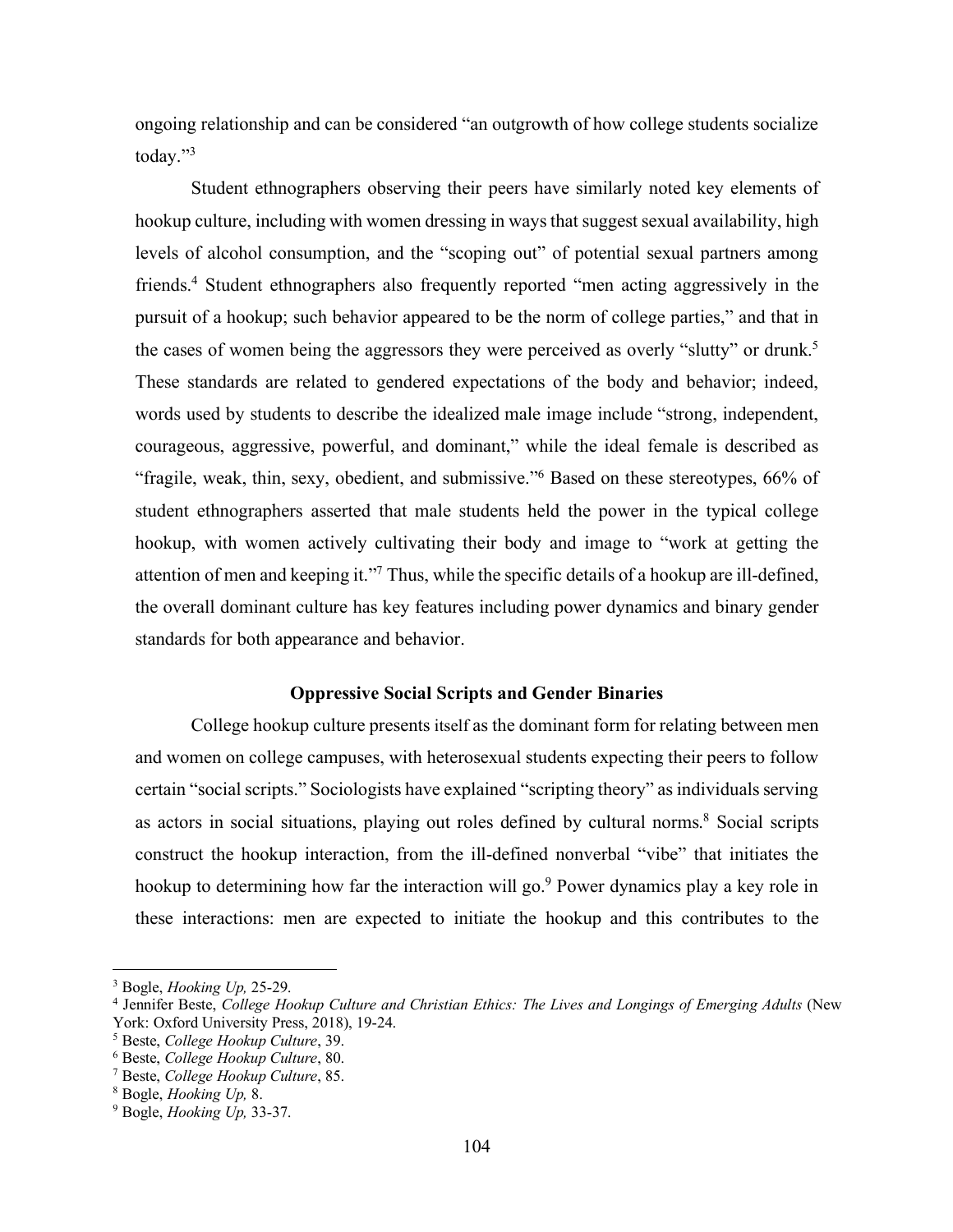expectation that he is in control of the interaction. Women are consequently uncomfortable asserting their desires, from questions of moving the hookup in the direction of a long-term relationship to asserting her equal right to a pleasurable experience.10 Popular culture writes the social scripts and leads students to assume what their peers are doing and what their role should subsequently be, despite the fact that students' perception of their peers is often a distortion of reality. $11$ 

Why do college students engage in hookup culture? Who writes the social scripts? A major factor influencing student behavior is depictions of sexual interactions in popular media. Television shows, movies, rap music, and pornography portray "prescribed roles" for both men and women, with women depicted as "seductive" and/or "submissive" and men as enjoying positions of power.<sup>12</sup> Men are held to standards of masculinity involving competition and displays of aggressiveness; maintaining one's social status often includes an expectation of sleeping with many women. This behavior can be understood as "toxic masculinity," and it is unsurprising that such aggression and dominance is harmful to those who experience the social pressure to behave in this way, as it is harmful to those who experience the effects of it. Women, too, have a "feminine script," embracing their role as a sexual object and displaying themselves as available and submissive.<sup>13</sup> These expectations are expressed through the dominant media and adopted by young males and females, and thus are put forth as social norms to be followed for the attainment and maintenance of social status. The gender norms presented are typically framed as strict binaries that are harmful to both males and females who struggle to conform, as well as those who do not conform to strict binary definitions of gender.

The oppressive nature of college hookup culture asserts pressure not only on heterosexual relationships, but also on members of the LGBTQ community. In fact, LGBTQ students testify that "the heterosexist assumptions of the hookup culture make it difficult for them to build their own, non-heterosexual relationships."14 While there is a college hookup culture present for LGBTQ students as well, the dominance of the heterosexual hookup

<sup>&</sup>lt;sup>10</sup> Bogle, *Hooking Up*, 101.<br><sup>11</sup> Bogle, *Hooking Up*, 87.<br><sup>12</sup> Beste, *College Hookup Culture*, 50.

<sup>&</sup>lt;sup>13</sup> Beste, *College Hookup Culture*, 51-55.<br><sup>14</sup> Connor Kelly, "Sexism in Practice: Feminist Ethics Evaluating the Hookup Culture," Journal *of Feminist Studies in Religion* 28, no. 2 (Fall 2012): 27-48.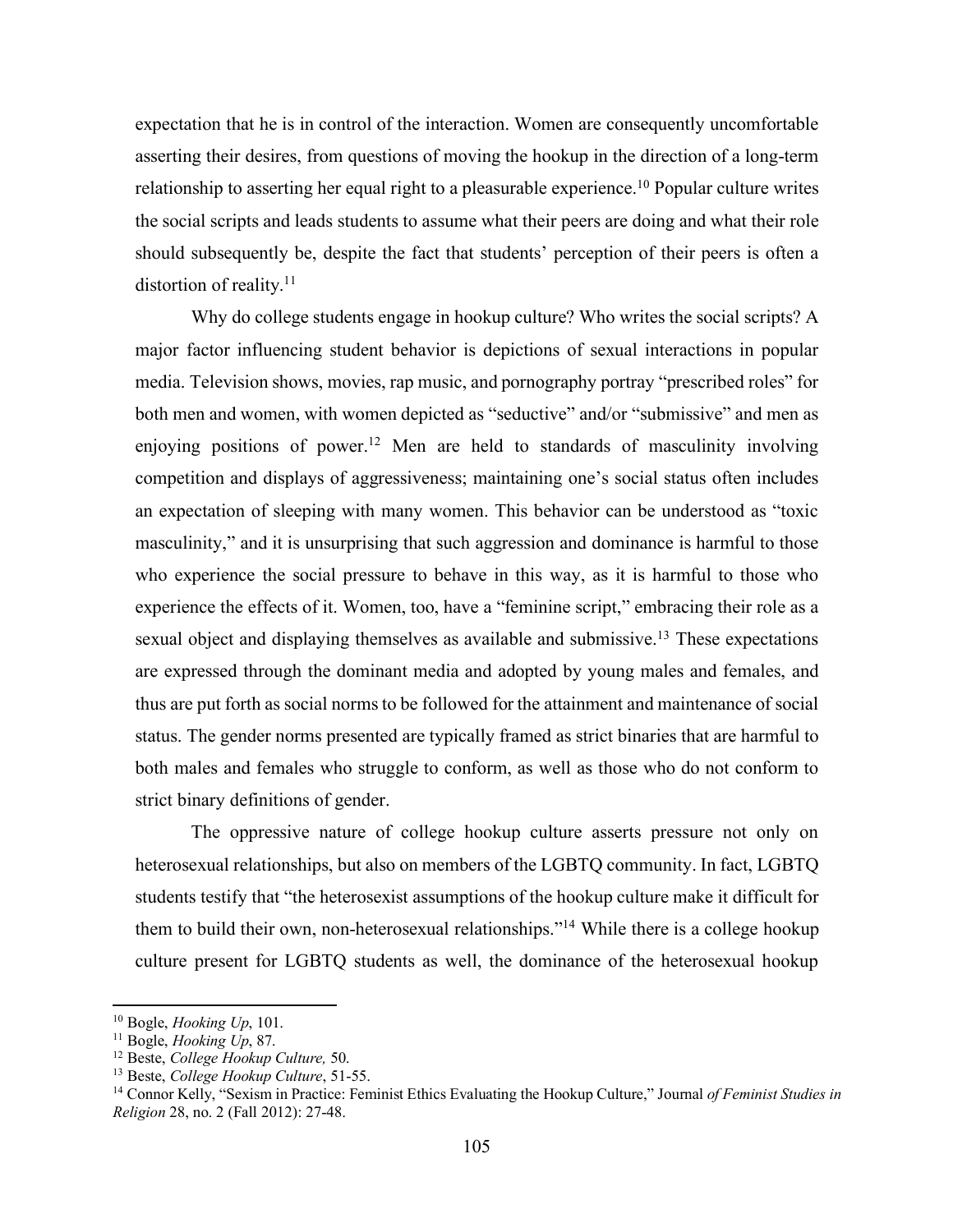culture as the perceived norm reveals that hookup culture not only promotes sexist values, but also heterosexist values as well. Being perceived as deviating from the norm can be challenging for students, particularly in a college environment where social pressure is strong and students are navigating the complex process of identity formation. When the heterosexual hookup culture is presented as dominant, students of the LGBTQ community may feel excluded from their social environment.

These expectations for gender behavior are presented as compulsory for social acceptance, producing conformity to these standards of gender.<sup>15</sup> The assumptions underlying college hookup culture brandish a narrow understanding of gender identity. When holding an individual accountable for performing their expected gender, the observer assumes that "sex" and "gender" are synonymous and have pre-determined characteristics, providing those who do not conform to such standards with a sense of incongruity.16 Despite the societal standards for gender presentation, "not all people have an internalized sense of binary accountability... some do not experience themselves as gendered at all."<sup>17</sup> These individuals are susceptible to frequent misgendering and discrimination, which is harmful to their well-being and identity formation at all stages of life, but may be particularly impactful during their time in college. Young adults are in a key period of identity formation, and when that is diminished by the way society perceives them and burdened by the resulting expectations, they may not be able to flourish and embrace their true identity.

Beyond stunting authentic identity formation, the refusal to acknowledge gender as a spectrum rather than a binary can have serious consequences for non-binary and transgender individuals. The U.S. transgender survey found that 24% of students out or perceived as transgender (either binary or non-binary) experienced verbal, physical, or sexual harassment at college, with 16% of these individuals leaving college due to harassment.<sup>18</sup> Studies report that GQ students were more likely to have mental health challenges, with 47.2% first-year GQ students reporting feeling depressed as compared to

<sup>15</sup> Helena Darwin, "Doing Gender Beyond the Binary: A Virtual Ethnography," *Symbolic Interaction* 40, no. 3 (2017): 318.

<sup>16</sup> Darwin, "Gender Beyond the Binary," 319.

<sup>&</sup>lt;sup>17</sup> Darwin, "Gender Beyond the Binary," 325.

<sup>18</sup> Abbie E. Goldberg, *Transgender Students in Higher Education* (Los Angeles: UCLA School of Law Williams Institute, 2018), 2.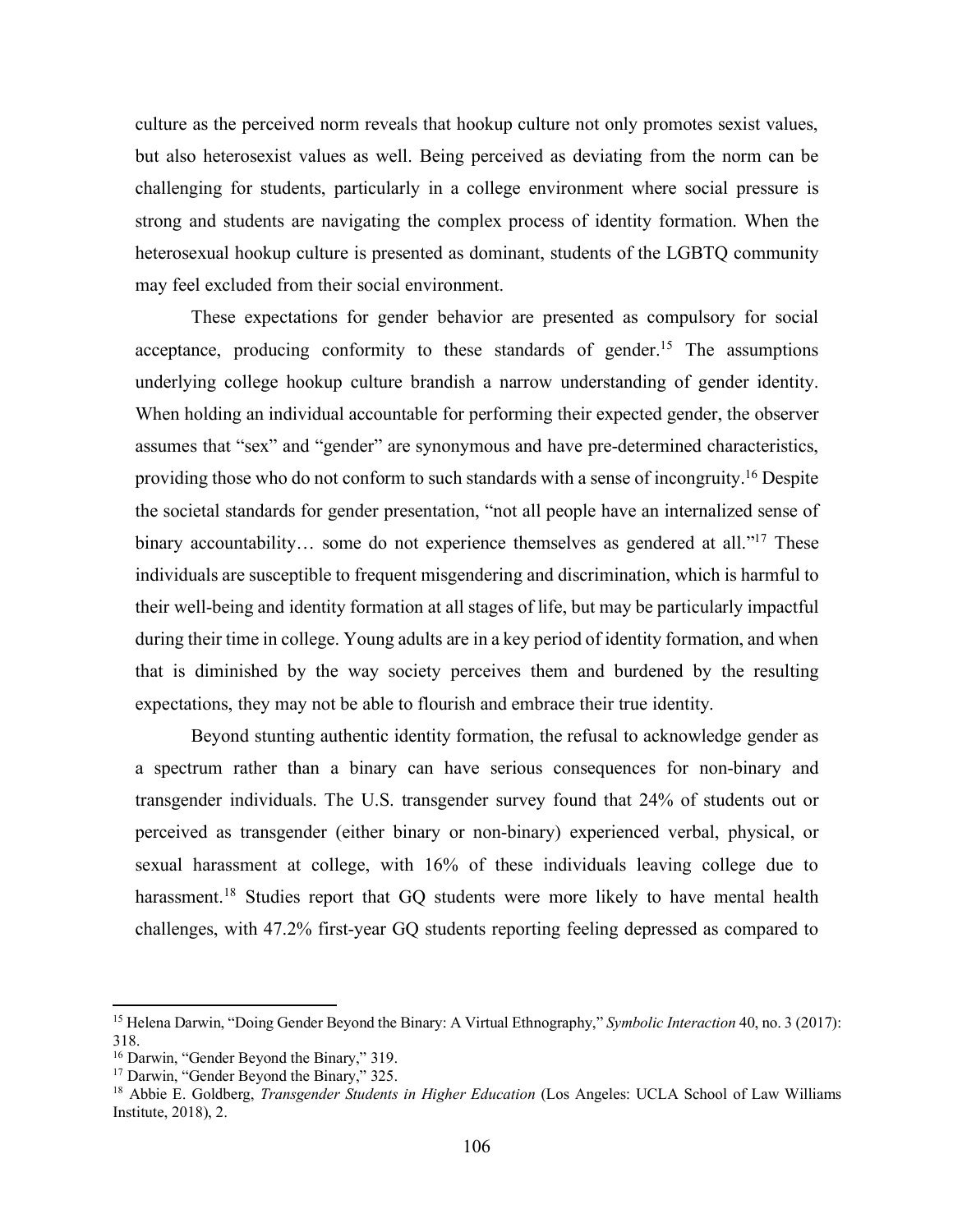the national average of 9.5%.<sup>19</sup> Institutional features that may exclude or put pressure on GQ individuals include standards of dress, appearance, gender pronouns, and sex-segregated dorms and restrooms.20 College hookup culture, with its perpetuation of binary gender roles, exhibits strong pressure to conform to gender expectations in the college environment, and excludes those students who do not conform to such standards.

## **The Objectification of Female Bodies**

Social norms do not only perpetuate strict gender binaries, but additionally contribute to the objectification of the female body. As seen in advertising, music videos, and pornography, women's bodies are overly-sexualized and presented as objects and commodities available for consumption. Objectification fuels a culture of disordered eating and cosmetic surgery, as women attempt to cultivate the idealized image put forth in popular media, also contributing to such behaviors as teenage sexting.<sup>21</sup> Examples of teenage sexting have become legal battles amplified by the media in children as young as twelve years old, showing how early the culture of female objectification and sexualization is assimilated.<sup>22</sup>

Objectification of women has even further, more dangerous consequences through its contribution to rape culture on campus. When women are seen as "sex objects" and their availability is assumed, women's agential personhood is undercut and a sexuality that fosters sexual violence is normalized.<sup>23</sup> The threat of sexual violence is high for women on college campuses, with about twenty percent of undergraduate women experiencing rape or attempted rape.24 Instances of rape cannot be viewed as isolated occurrences of violence, but rather as indications of a broader "rape culture" that normalizes the objectification and use of coercive force over women.25 One study reported that forty-four percent of women had experienced at least one unwanted sexual encounter, ninety percent of which occurred within a hookup.26 The rigid social scripts and assumptions underlying college hookup culture have

<sup>&</sup>lt;sup>19</sup> Goldberg, "Transgender Students," 8.

<sup>&</sup>lt;sup>20</sup> I Goldberg, "Transgender Students," 4.

<sup>21</sup> Karen Peterson-Iyer, "Mobile Porn? Teenage Sexting and Justice for Women," in *Sex and Gender,* eds. Mary Jo Iozzio and Patricia Beattie Jung (Washington, D.C.: Georgetown University Press, 2017), 156.<br><sup>22</sup> Peterson-Iyer, "Mobile Porn," 148.

<sup>&</sup>lt;sup>23</sup> Meghan K. McCabe, "A Feminist Catholic Response to the Social Sin of Rape Culture," *Journal of Religious Ethics* 46, no. 4 (December 2018): 640-641. 46, no. 4 (December 2018): 640-641.<br><sup>24</sup> McCabe, "A Feminist Catholic Response," 635.

<sup>&</sup>lt;sup>25</sup> McCabe, "A Feminist Catholic Response," 637.

<sup>26</sup> McCabe, "A Feminist Catholic Response," 639.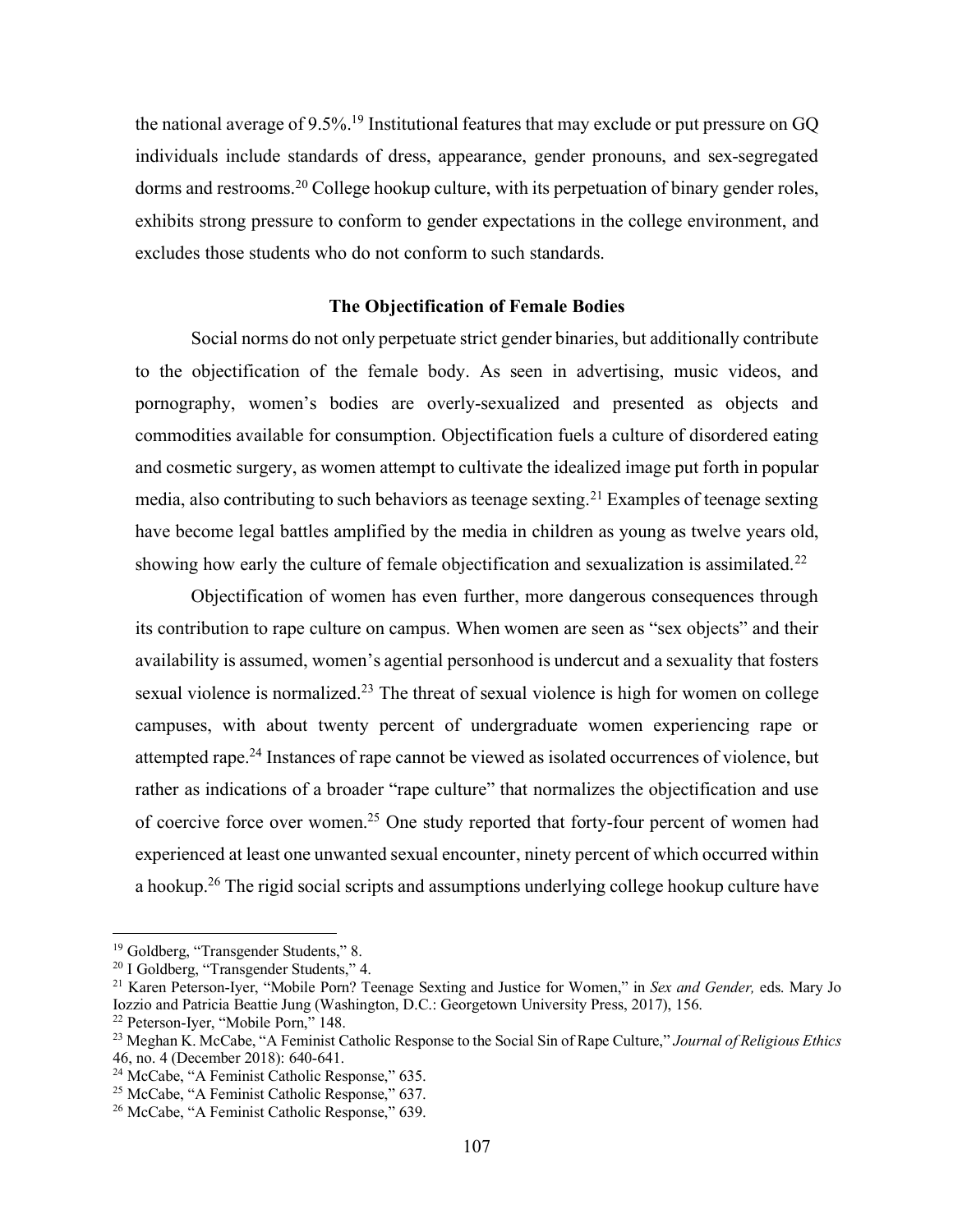damaging consequences, not only for student identity formation and relationship building, but also for students' health and safety.

Despite their apparent willingness to conform, students are not satisfied with this dominant social climate on college campuses. When expressing their desires for college social climates in a recent study, students reflected on the need for women to dress and act however they feel comfortable, for more honest communication surrounding relationships, for acceptance of greater diversity and inclusivity, for the elimination of excessive drinking as the norm, and for freedom from the norm of hooking up as the dominant means of social interaction.27 Only 10% of student ethnographers reported that students seem happy with and satisfied by the college hookup culture, while the other 90% reported that students experienced temporary happiness while intoxicated or were completely unfulfilled and dissatisfied with college hookup culture.28 While individuals may experience temporary validation or satisfaction in a hookup scenario, students described the "negative psychological consequences" of a hookup, including emptiness, loneliness, and longing for something more.<sup>29</sup> Hookup culture, while presented as the normative form of social interaction on college campuses, is not regarded favorably by all students, and serves as a barrier to positive relationships with both oneself and others, creating harmful consequences for students of all gender identities and sexual orientations.

There are many issues underlying college hookup culture, including toxic masculinity, female objectification, heteronormativity, and normative gender binaries. Each of these issues requires acknowledgement and addressing, and could be analyzed and addressed individually. However, I propose that the problematic ideology underlying all of these issues is gender essentialism, or assuming certain immutable characteristics of each gender that mandate certain behavior in society. By confronting this ideology directly, we can address the root of the many challenges created by college hookup culture.

## **Historical Analysis of Sex and Relationships**

The current reality of college hookup culture is a product of historical understandings of sex and sexual relationships. The legacy of power dynamics in sexual relationships is

 $\overline{a}$ 

<sup>27</sup> Beste, *College Hookup Culture*, 114-117.

<sup>28</sup> Beste, *College Hookup Culture*, 103-105. 29 Beste, *College Hookup Culture*, 108.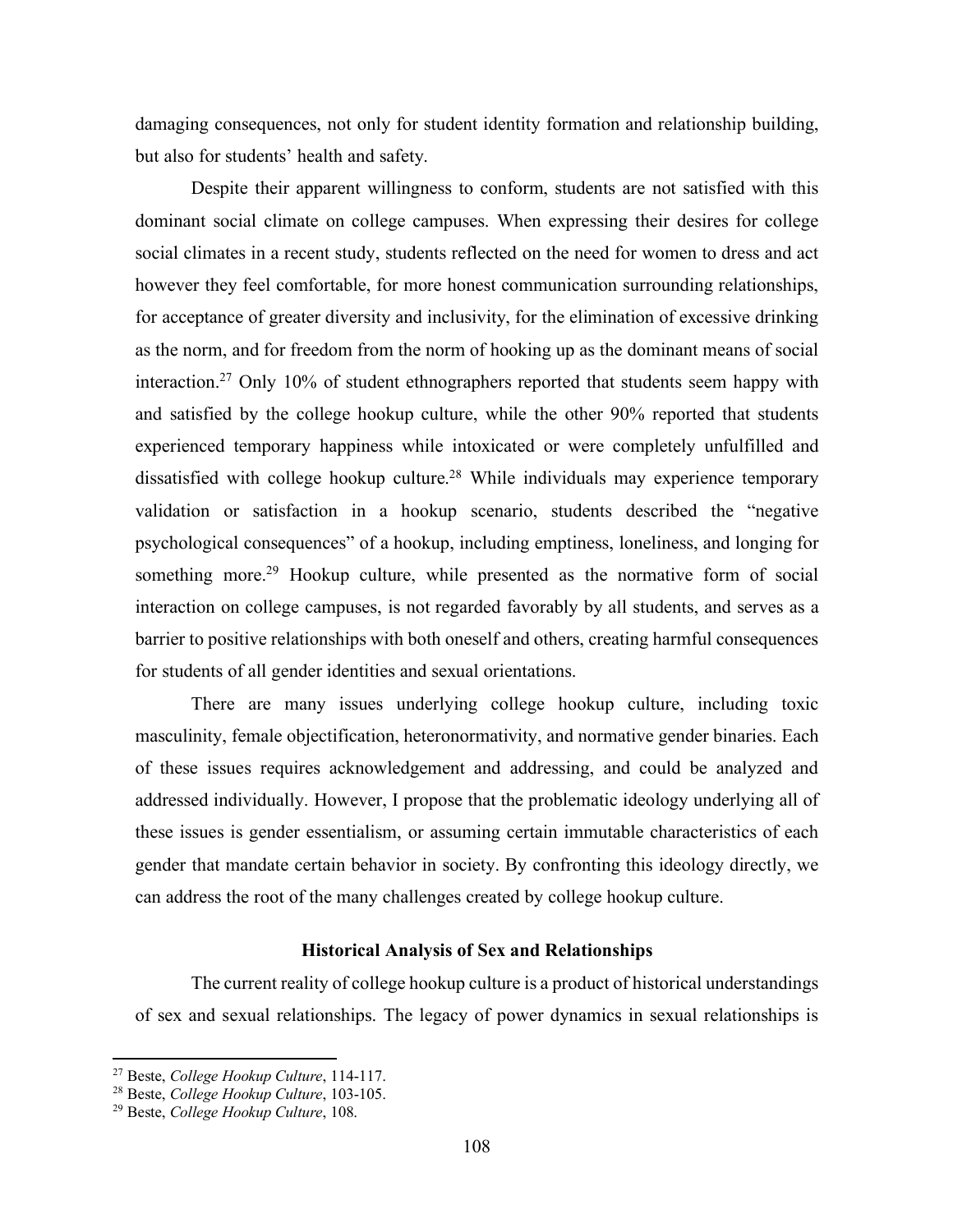deep. Biblically, women were understood as "fields into which men planted their seeds,"<sup>30</sup> making women "the servants, not only of the husband, but of the whole community."30 In Catholic contexts, Pope John Paul II's "nuptial meaning" of the female body suggests that women are particularly well suited to passivity and receptivity, supporting motherhood as women's primary vocation.<sup>31</sup> This patriarchal framework establishes the basis for treating women as subservient in sexual relationships and generates patriarchal systems of power. As the male-female difference has served as the basis of many forms of human relationship, including sex, parenthood, and kinship, women consistently come out on the bottom in social contexts.32 Against this historical backdrop, one can see how an understanding of women as subservient in sexual relationships has pervaded society. Furthermore, these historical understandings of sexual relationships are based in a strict, heteronormative binary, insinuating that only male-female relationships are acceptable as they are the only relationships that are "fruitful" (in the child-bearing sense of the term).

The feminist movement of the 1960's countered the dominant narrative that women's role in a sexual relationship is merely one of a receptacle and an incubator, and that the only goal of a sexual encounter is reproduction. The "sexual revolution" promoted the idea that women had sexual needs and deserve sexual freedom. While social conservatives considered the movement an "invitation for sexual promiscuity," the movement was based in female empowerment and reimagining the sexual relationship. The movement rejected the philosophy that only heterosexual, married sex was appropriate and instead purported that the reverse, "having lots of sex, in lots of different ways, with whomever you liked," would be freedom.33

The focus on sexual and reproductive rights of feminists in the 1960's and 70's is often referred to as "second wave" feminism, and its tenants can be critiqued on several grounds. Firstly, defining "freedom" as sexual promiscuity, while potentially liberating by alleviating the pressure for abstinence, places a new pressure to "prove oneself an acceptable sexual machine." These standards can produce a new guilt, transferring guilt from being too sexual

<sup>30</sup> D.R. Bechtel, "Women, Choice, and Abortion: Another Look at Biblical Traditions," *Prism* 8, no. 1 (1993): 81.

<sup>&</sup>lt;sup>31</sup> United States Conference of Catholic Bishops, "Marriage: Love and Life in the Divine Plan," (Washington, D.C.: United States Conference of Catholic Bishops Publishing, 2009), 19.

<sup>32</sup> Lisa Sowle Cahill, *Sex, Gender, and Christian Ethics* (New York: Cambridge University Press, 1996), 118-119. <sup>33</sup> Rachel Hills, "Sexual Revolution Then and Now: Hook-Ups From 1964 to Today," *Time*, December 2, 2014, https://time.com/3611781/sexual-revolution-revisited/.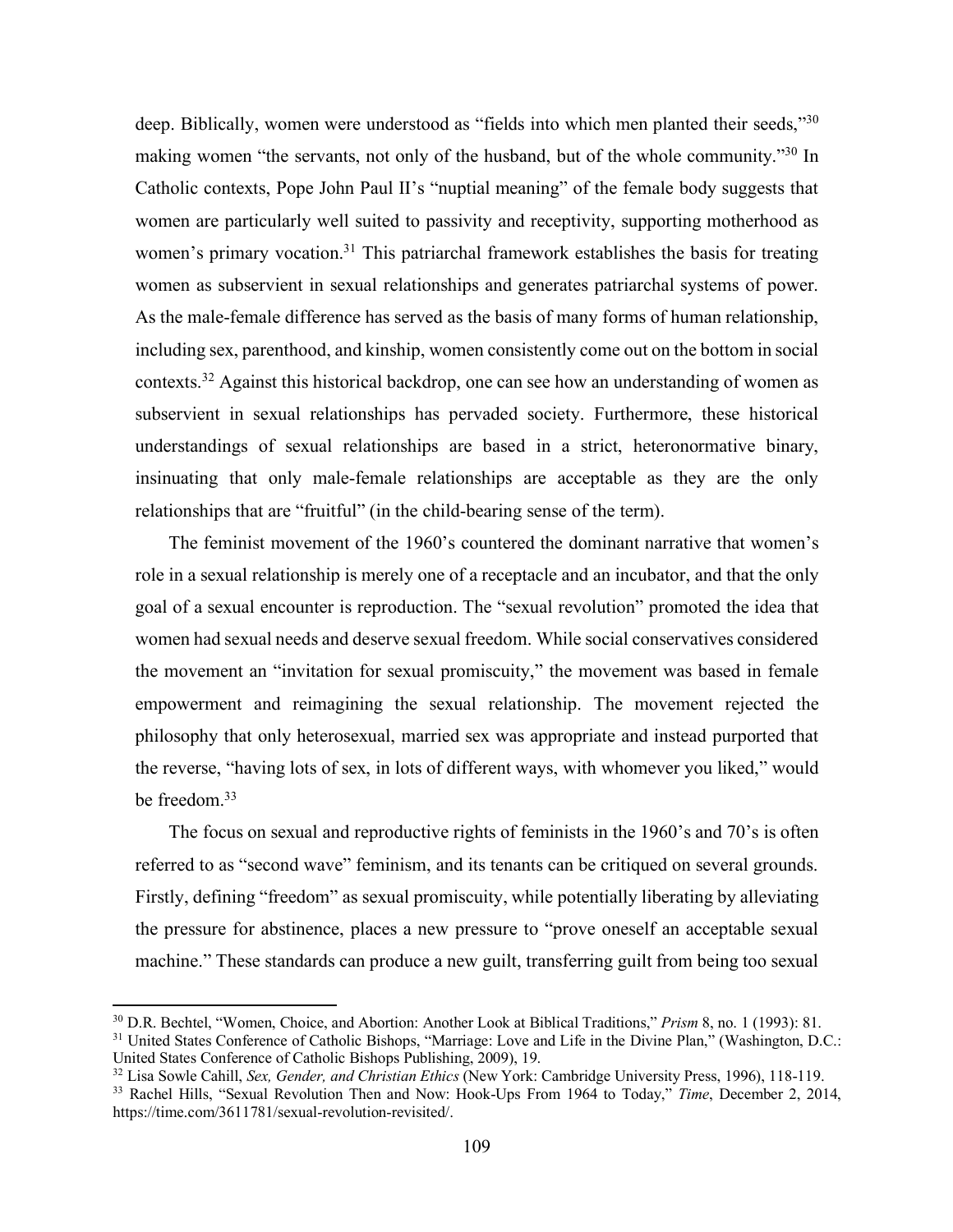to not sexual enough.<sup>34</sup> Such standards are prevalent in the college hookup culture, where sexual encounters can become a competitive pursuit.

On the opposing side of the sexual freedom movement is "purity culture," often associated with American evangelical Christians. Purity culture encourages young people to control their sexual desires until marriage as "a way of being faithful to God's plan for human sexuality and relationships."<sup>35</sup> At first glance, such a theory may appear to encourage young people to identify with their faith communities and morals and exercise choice over their bodies and relationships; however, purity culture has been critiqued for being "paternalistic (emphasizing male control of women's sexuality) and because it too simply links a woman's moral goodness to her ability to refrain from sexual activity (emphasizing passivity).<sup>356</sup> Equating a young woman's value with her virginity is comparable with the objectification of women as sexual objects, since both tie a women's worth to her body. Furthermore, considering a young woman who has lost her virginity as "used goods" is entrenched in patriarchal ownership, with a father handing over his "pure" daughter to her husband.<sup>37</sup> We need a revolution in our understanding of human sexuality. Neither promoting sexual freedom nor demanding purity give respect to the full worth and autonomy of all people. This includes resisting a heteronormative vision of sexuality, requiring the consideration of what the "good" of a sexual relationship is, and what power structures serve as obstacles to truly free sexual expression.

## **Catholic Social Teaching and College Hookup Culture**

Analyzing the college hookup culture in dialogue with Catholic Social Teaching (CST) challenges the assumptions underlying the college hookup culture. CST is grounded in the inherent dignity of all human beings, and obligates us, as social beings, to respect the human dignity of others. CST suggests a certain way for existing in a social world, that we cannot seek our individual good without tending to the good of others. College hookup culture demonstrates the inherently social nature of human beings, and that our behavior and our

<sup>&</sup>lt;sup>34</sup> Hills, "Sexual Revolution."

<sup>35</sup> Bridget Burke Ravizza, "Feminism a Must: Catholic Sexual Ethics for Today's College Classroom," in *Women, Wisdom, and Witness: Engaging Contexts in Conversation*, eds. Rosemary P. Carbine and Kathleen J. Dolphin (Collegeville, MN: Liturgical Press, 2012), 150. 36 Ravizza, "Feminism a Must," 151.

<sup>37</sup> Ravizza, "Feminism a Must," 152.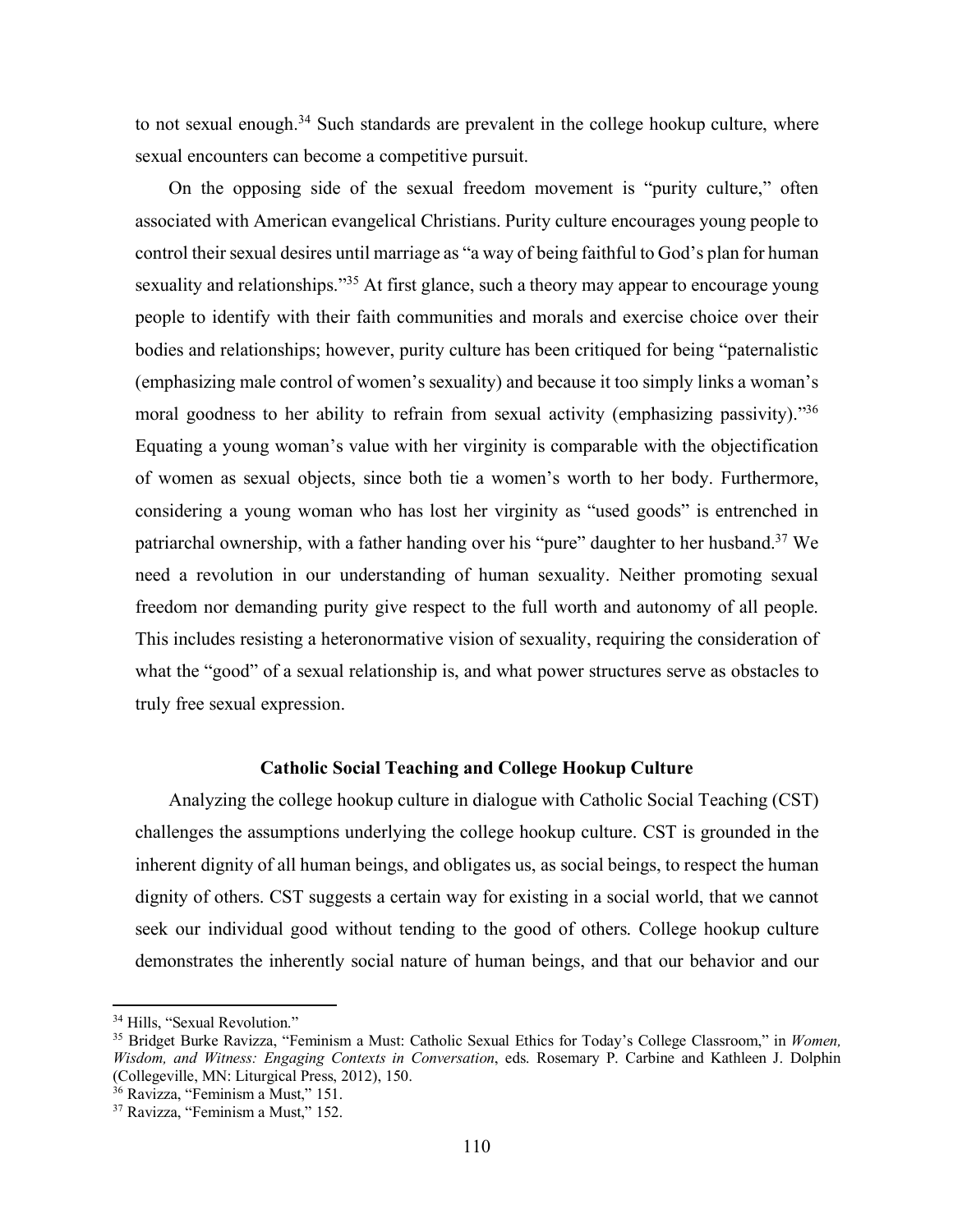ability to flourish are highly dependent on our social environment. Furthermore, examining the social analysis previously addressed, many social factors contribute to a restrictive understanding of gender identity and expression. When placing the current college social environment in contrast with the vision for our flourishing social selves suggested by the tenants of CST, we can identify the flaws in the college environment and thus where it needs amelioration.

To suggest ways that CST can be used to critique college hookup culture, we must first establish the flawed nature of college hookup culture from a Catholic perspective. Analyzing the hookup culture on college campuses requires addressing it as a problem of both social and structural sin. Social sin may be understood as "the unjust structures, distorted consciousness, and collective actions and inaction that facilitate injustice and dehumanization."38 Such sinfulness specifically devalues other individuals, including through systemic racism or sexism.39 While individual persons are the agents of sinful behaviors, these actions are informed by larger social structures. In terms of college hookup culture, individuals are devalued and treated merely as means to an end (sexual pleasure or social status). Additionally, it devalues students by placing assumptions on gender presentation and does not respect their full human dignity in self-identification and expression.

Social sin is both a cause of and result of individual sin. As such, any behavior that participates in and perpetuates the dominant gendered hookup culture contributes to social sin, even if the action is not inherently sinful in itself.<sup>40</sup> This includes failures to resist traditional beliefs of masculinity and femininity in everyday life, from the shows we watch to the jokes we make, to the way we dress and the way we speak about one another. All of the social influences explored in the social analysis, including media and sex education, contribute to social sin.

Structural sin is a more specific definition under the broader umbrella of social sin. A structure of sin can be understood as an institution or collective practice that promotes self-interested behavior over the common good due to social idealization or economic

<sup>38</sup> Kristin E Heyer, "Social Sin and Immigration: Good Fences Make Bad Neighbors," *Theological Studies* 71 (2010): 413.<br><sup>39</sup> Heyer, "Social Sin," 414.

<sup>&</sup>lt;sup>40</sup> McCabe, "A Feminist Catholic," 650.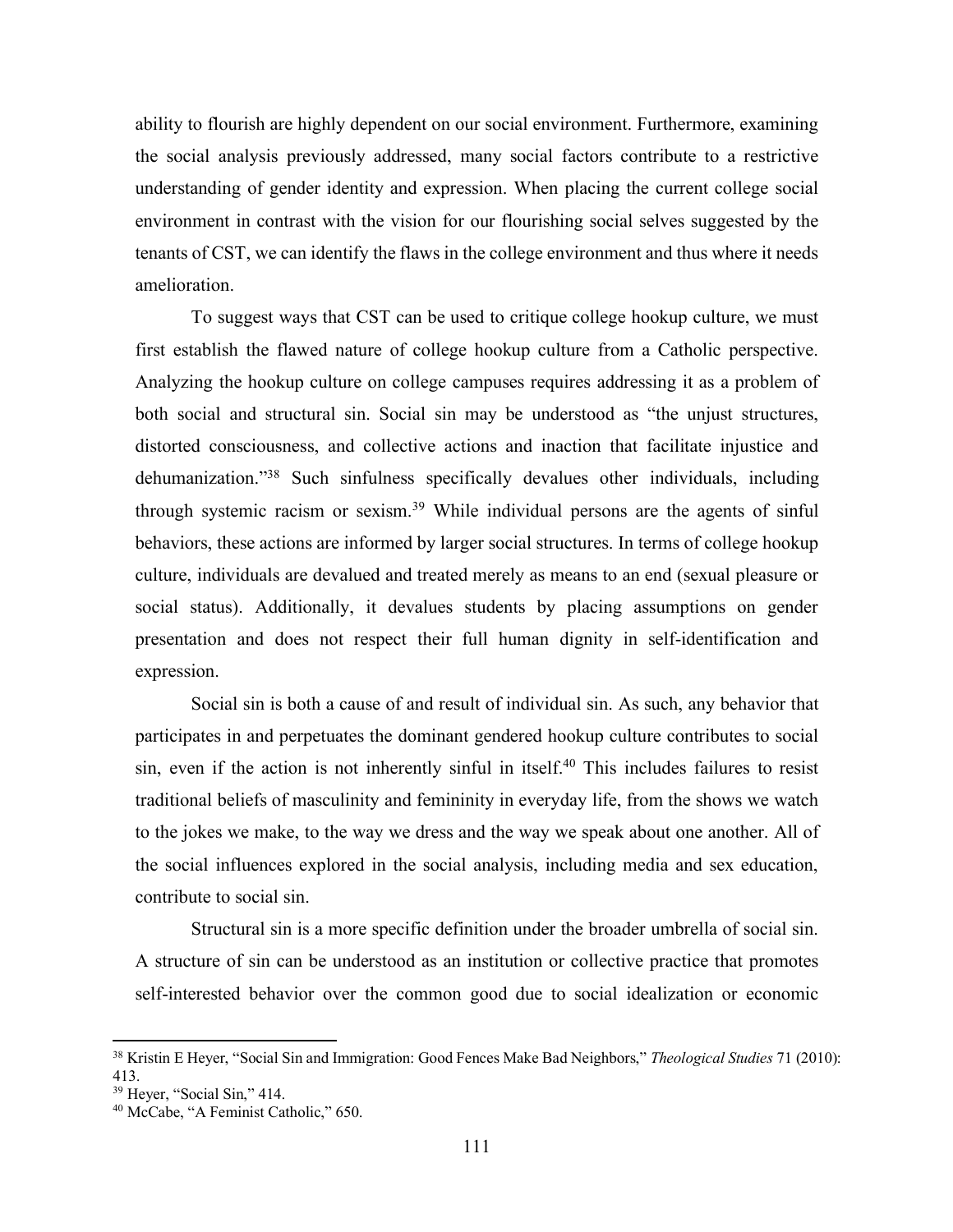incentive. <sup>41</sup> Thus, while social sin encompasses all social influences on sinful behavior, structural sin is specifically tied to "causal power" implemented by institutions or collective practices.42 Such structures operate by using authority to skew one's perception of morality or limit free will.<sup>43</sup>

College hookup culture can be seen as a structure of sin, as it operates through collective practices that skew reality so students believe that such behavior is normal or even necessary for social acceptance. Such collective practices have been explored in previous sections of this paper, including the deferential behavior of females in a party setting, the drinking behavior encouraged by toxic masculinity, and the binary assumptions underlying such behaviors. Social sin can be understood as the broader social environment promoting toxic masculinity, feminine availability, and binary gender expression, including media influences or limited sex and gender education. Structural sin, however, is tied to the collective authority that normalizes this culture, operating through the collective buy-in of students to the perceived norms. As individuals participating in social and structural sin, we have an obligation to interrupt it and to foster a culture that fosters the flourishing of all members of society.

Social and structural sin on college campuses deviate significantly from the vision of CST. CST calls us to consider the common good of all fellow human persons and the promotion of collective flourishing. A foundational component of CST is human dignity, the belief that that all human beings are created in the image and likeness of God. Because of this foundation, all human lives are bestowed with inherent worth. The dignity of all is violated by college hookup culture as an example of social sin, which devalues and takes advantage of certain groups and thus violates their human dignity. As asserted by Meghan McCabe in her analysis of college rape culture, it is the responsibility of the Catholic Church to "identify the social systems that threaten human dignity and work toward their deconstruction so that those that promote the dignity and flourishing of all persons."44 Thus, an understanding of college hookup culture as a perpetuation of social and structural sin should indicate that CST demands a response.

<sup>41</sup> Conor M. Kelly, "The Nature and Operation of Structural Sin," *Theological Studies* 80, no. 2 (2019): 301.

<sup>&</sup>lt;sup>42</sup> Kelly, "Structural Sin," 301-303.<br> $^{43}$  Kelly, "Structural Sin," 305-308.<br> $^{44}$  McCabe, "A Feminist Catholic," 636.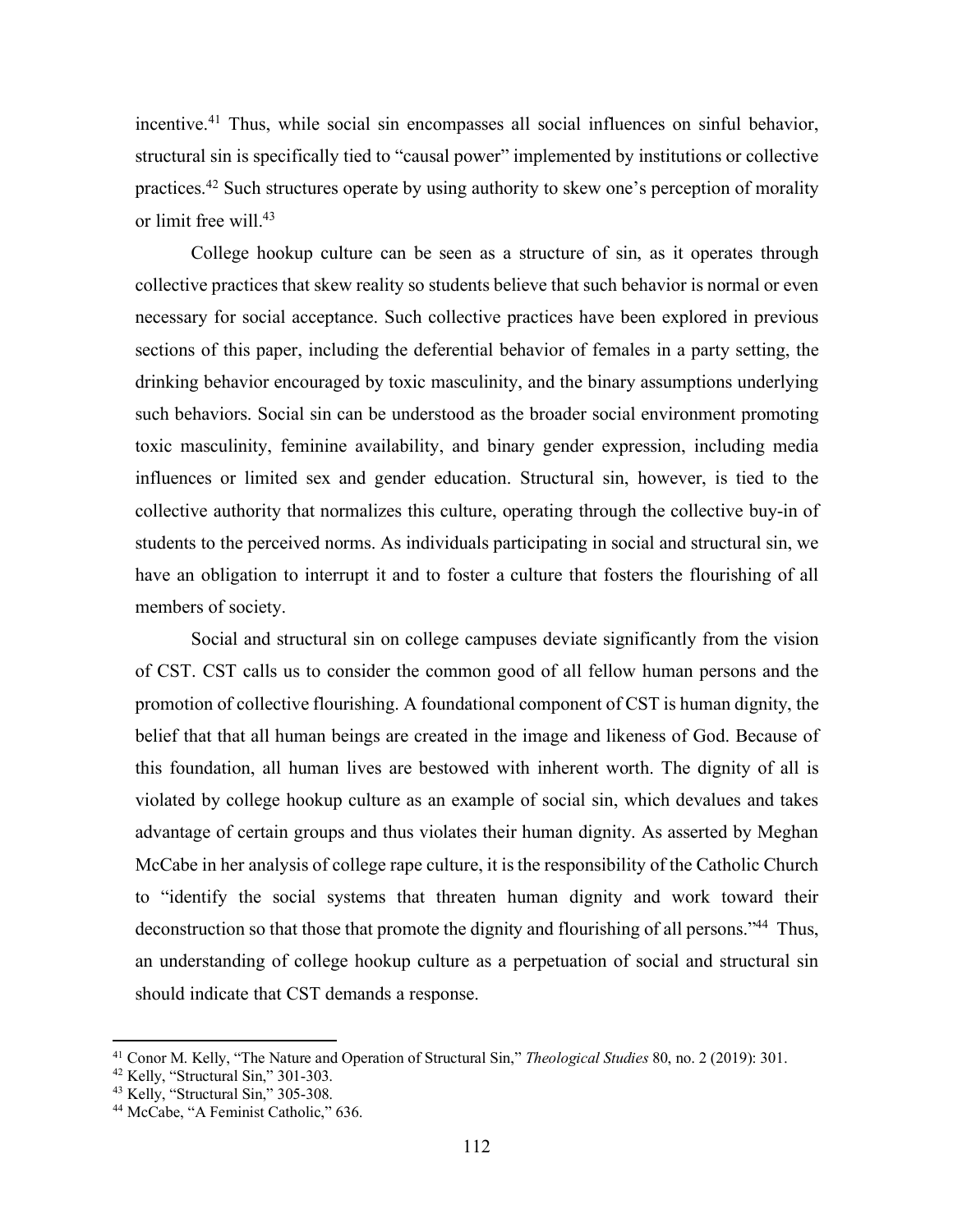McCabe explains that college hookup culture denies students of their full human dignity, as students of all gender identities are "inhibited by social expectations that limit which gendered and sexual ways of being are possible.<sup>245</sup> By perpetuating a sinful social environment in which students' self-expression and relationships are restricted by harmful norms, the human dignity of all students is violated. CST calls for a collective response to such disrespect of human dignity, to foster an environment in which all may flourish.

Another tenant of CST that specifically addresses social and structural sin is solidarity, which calls for a response to past and current suffering with actionable support, demonstrating an "incarnation of Christian love" in concrete form.<sup>46</sup> The goal of solidaristic action is to transform the social and cultural environment to develop "a reality in which suffering and violence are no longer present."<sup>47</sup> Because we are all complicit in perpetuating social and structural sin, we are all called to solidaristic action to address it.

What does solidarity look like in the case of college hookup culture? As the gender norms and power dynamics shaping hookup culture are manifest in the daily social and sexual lives of college students, the context of the everyday is extremely relevant.<sup>48</sup> Interrupting the scripts dominating social and sexual interactions requires commitment to questioning and restructuring dominant language and beliefs, both by being conscious of oneself and being willing to confront others. Calling out a peer on their use of harmful sexist language (e.g., referring to a female as a "slut"), or on their heteronormative assumptions, (e.g., asking a male peer about their female interests), are simple examples of solidarity to disrupt structural sin.

In his analysis of the college hookup culture, Conor Kelly asserts that language has an important role in combatting structural oppression, as it is the means for asserting identity and can serve as a means to empower the silenced.<sup>49</sup> Thus, he suggests that an essential first step to subverting college hookup culture is "allowing men and women to voice their own concerns in a culture that functions to silence frank conversation."50 It is essential to add to

<sup>&</sup>lt;sup>45</sup> McCabe, "A Feminist Catholic," 645.<br><sup>46</sup> McCabe, "A Feminist Catholic," 653.

<sup>47</sup> McCabe, "A Feminist Catholic," 653.

<sup>48</sup> McCabe, "A Feminist Catholic," 654.

<sup>49</sup> Conor Kelly, "Sexism in Practice: Feminist Ethics Evaluating the Hookup Culture," *Journal of Feminist Studies in Religion* 28, no. 2 (2012): 45-46.

<sup>50</sup> Kelly, "Sexism in Practice," 45.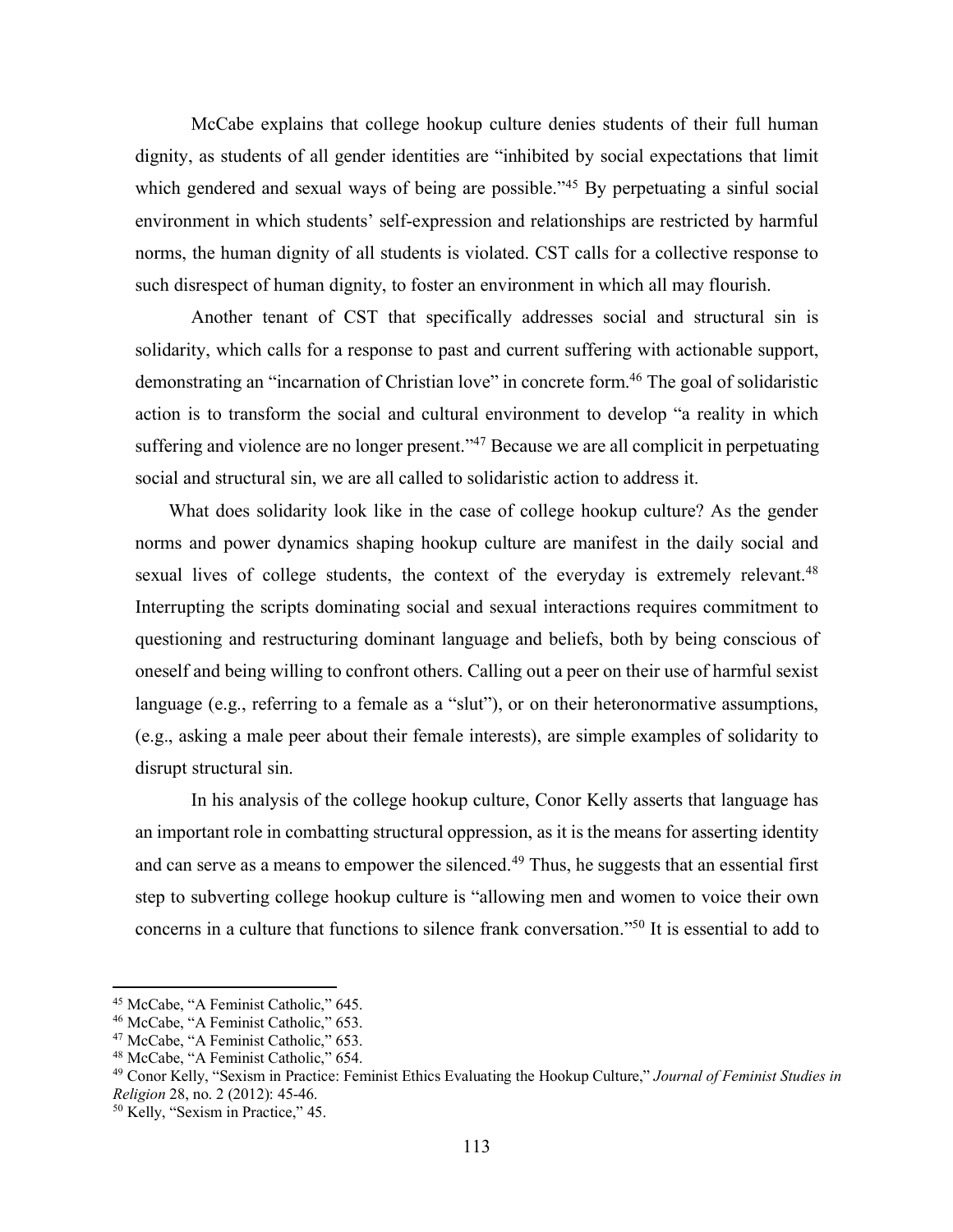this assertion that students of *all* gender identities should be welcome to voice their concerns, not limiting the conversion to men and women. Language as a means of solidarity is in alignment with CST's vision of flourishing for all.

Students experience true harm at the hands of college hookup culture. The promotion of toxic masculinity harms students who feel pressure to adopt these outward gendered displays and those who suffer from the results of derivative actions. The assumption of female availability contributes to the normalization of rape on college campuses. The promotion of gender-based expectations for social behavior isolates those who do not identify with binary understandings of gender. Once we are aware of this suffering, solidarity demands action. The CST principle of solidarity calls us all to "respond to the suffering of the past and the present, for the sake of fostering the full personhood of all people."51 It is through solidarity that campus cultures may be restructured to "embody new gendered norms that recognize the full personhood of all and reject the patterns of masculine domination and feminine submission."52 Students must look inward to how they embody and accept gender norms on campus, determining how they wish to present themselves and encouraging others to do the same. Because of how deeply conditioned we are by virtue of pervasive social and structural sin, discerning how and when to engage in such interruptive solidaristic action is challenging, requiring the use of conscience. Conscience is understood as the force of responsibility that guides us towards morally good action, allowing us to make judgments of what is true and what to do in light of that truth.<sup>53</sup> Thus, guided by conscience, students may discern what action can effectively disrupt the patterns of hookup culture in everyday life.

#### **Unveiling the Social Reality and Opening Dialogue**

All individuals deserve respect for their inherent dignity, and similarly deserve the right to seek relationships that enable their flourishing. The current social and sexual culture dominating most college campuses does not make this possible. Hookup culture operates upon strict binary standards for gender expression that are harmful to the relationships and identity formation of all students. Such a social climate encourages female objectification

 $\overline{a}$ 

<sup>51</sup> McCabe, "A Feminist Catholic," 653.

<sup>52</sup> McCabe, "A Feminist Catholic," 654.

<sup>53</sup> McCabe, "A Feminist Catholic," 654.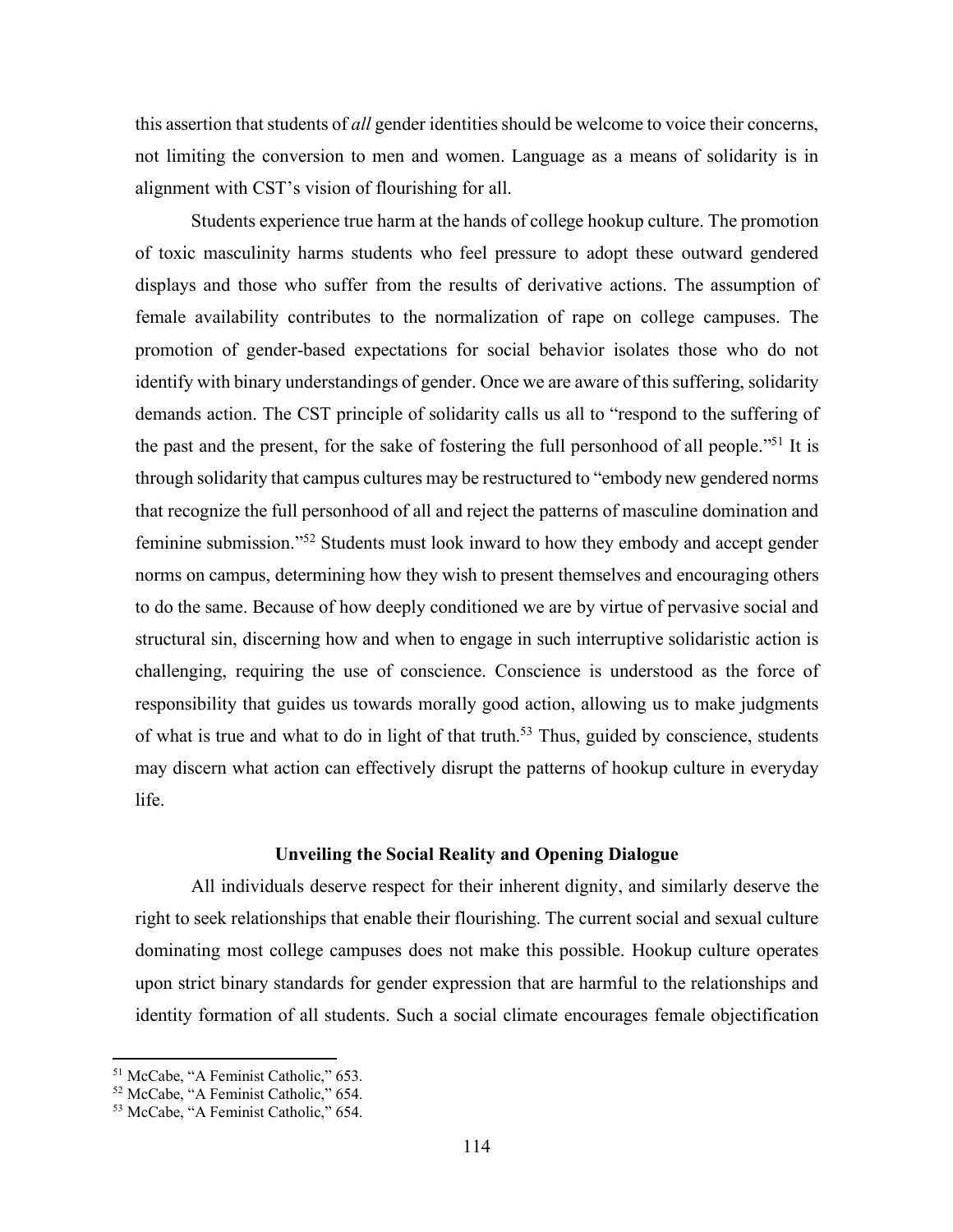and male dominance, fails to honor the authentic personhood of all students, serves as a barrier to just sexual relationships, and, most dangerously, contributes to rape culture on college campuses. The social scripts displayed on college campuses is a reality that all members of society participate in and perpetuate, and thus social transformation requires collective action.

We must first lift the veil and the silence about hookup culture. Sex does not need to be a taboo subject. Encouraging dialogue and educating young adults is an essential step in their flourishing. Seminars that engage students in conversation about the reality of the college hookup culture will reveal the highly gendered social scripts that dominate the college experience, and empower them to reject these scripts. Opening up spaces for dialogue on college campuses will empower students to undergo their own discernment process to determine what kind of sexual encounters and social presentation promote their flourishing.

This process of lifting the veil necessarily challenges traditional methods of sex education exclusively emphasizing abstinence. A renewed sexual ethic should be developed to accommodate the reality of college social environments and encourage the flourishing of all students. Margaret Farley suggests a framework for renewing Christian sexual ethics in *Just Love*, wherein she highlights the importance of developing a "living tradition." She suggests that "beliefs and theologies that interpret beliefs can be challenged by new experiences, cultural shifts, and new perspectives on the past," a process that takes the "usable past" and admits new insights to develop "new and better rationales."<sup>54</sup> Farley grounds her proposed sexual ethics in justice, which, in her definition, requires that all people are "affirmed to their concrete reality, actual and potential."55 As emphasized by CST, our personhood and inherent dignity imply an obligation to be treated well by others as an end, never a means; to have free choice; and to be connected through nourishing relationships in order to achieve flourishing as human beings.<sup>56</sup>

Another sexual virtue proposed by Farley is fruitfulness. The virtue of fruitfulness applied to sexuality is traditionally understood in the procreative sense, but also can be

<sup>54</sup> Margaret A Farley, *Just Love: A Framework for Christian Sexual Ethics* (New York: Continuum International Publishing Group, 2006), 187.

<sup>55</sup> Farley, *Just Love,* 209. 56 Farley, *Just Love,* 213-214.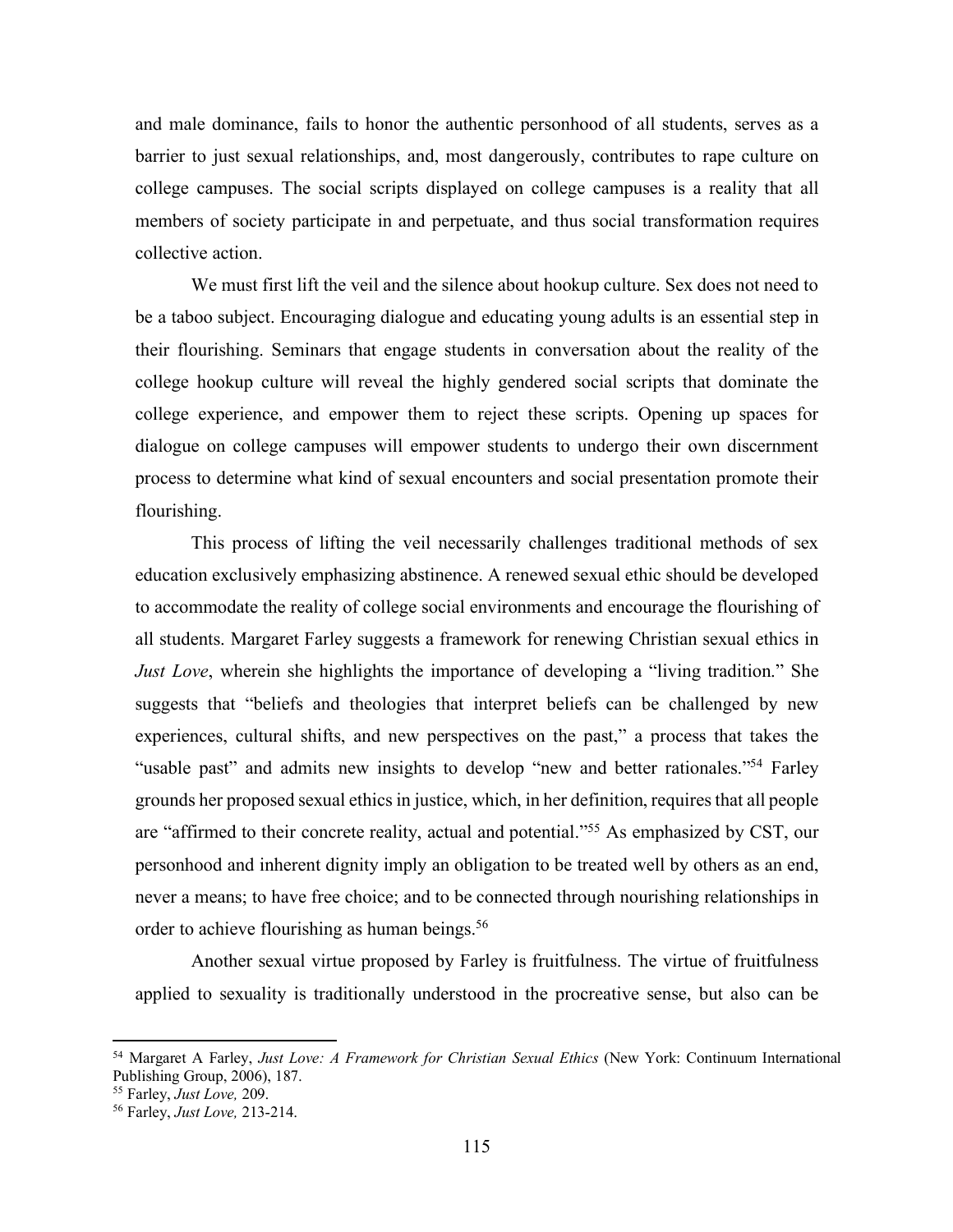reimagined to apply to a greater range of sexual relationships. "New life" can be produced in other ways, through "nourishing other relationships; providing goods, services, and beauty for others;" and other such fruitful activities.<sup>57</sup> Other virtues may also be applicable; applying the process of discernment, grounded in our inherent dignity and relationality, can be used to develop a fulfilling virtue-based sexual ethic.

Reimagining sexual ethics in this way is likely to be met with resistance, particularly on Catholic college campuses. However, it is important to keep in mind that the Catholic tradition is not stagnant, but is rather a "living tradition" meant to adapt to the circumstances of the contemporary world. As such, moral theology involves the practice of deliberation by employing "the skill of practical hesitancy." Hesitancy and scrutiny inherently produce uncertainty, opening the door for "the possibility of development."58 Indeed, moral theology can be used as a "mode of deciphering what is most important for the person" in their attempt for "survival in a crisis of suffering."59 Thus, acknowledging the true suffering of students under current sexual expectations can facilitate legitimate, constructive questioning of how we have come to understand the Catholic tradition, just as others. Following the mission of CST to respect human dignity and uplift the suffering, we must be willing to revise our longheld beliefs to address the reality of the broken society we inhabit.

Bridget Burke Ravizza of Saint Norbert College has described her efforts to create a course addressing the issue of sexual ethics on college campuses based on virtue ethics. In her course, she works to provide students with tools that allow them to discern their path to flourishing in a college environment. She arms students with magisterial teachings and balances papal proclamations with the challenges of living out such principles in a broken world.<sup>60</sup> She also presses students to consider their "gender boxes," the socialization of gender, and potential methods of resistance.<sup>61</sup> She grounds her teachings in virtue ethics, which she believes "affirms the autonomy and relationality of students, calling them to live with integrity and set expectations high for themselves and their relationships."<sup>62</sup> Her efforts

<sup>57</sup> Farley, *Just Love*, 227-228.

<sup>58</sup> Raphael Gallagher, "Catholic Medical Ethics: A Tradition Which Progresses," in *Catholic Ethicists on HIV/AIDS Prevention,* ed. James F. Keenan (New York: The Continuum International Publishing Group, 2000), 273. 59 Gallagher, "Catholic Medical Ethics," 280.

 $^{60}$  Burke Ravizza, "Feminism a Must," 154-157.<br> $^{61}$  Burke Ravizza, "Feminism a Must," 159.

<sup>62</sup> Burke Ravizza, "Feminism a Must," 165.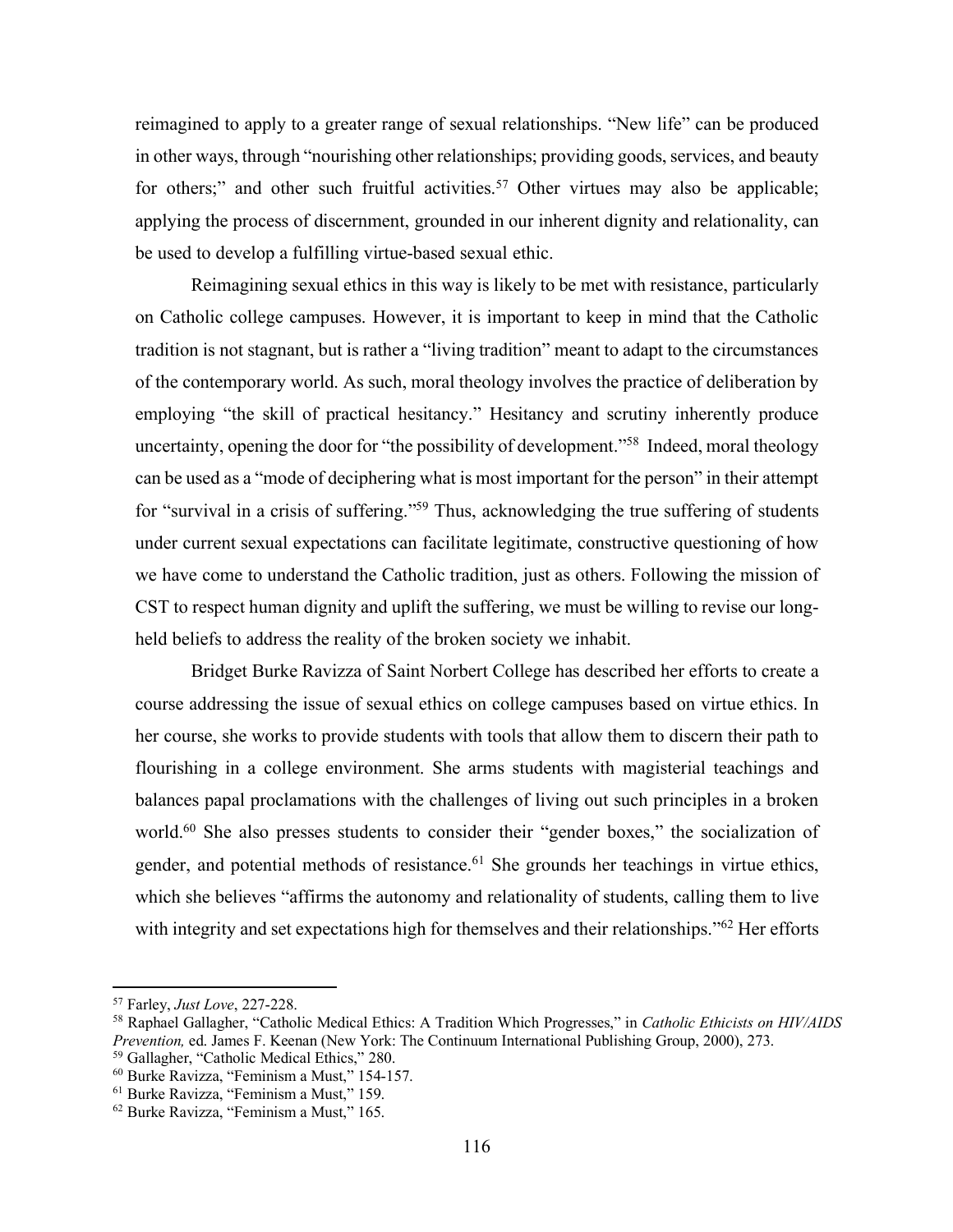highlight the importance of arming students with knowledge and empowering them to reflect on how they can best seek fulfillment in the college environment.

Virtue ethics primarily explores the questions of "Who am I?" and "Who am I called to be?"63 Thus, college students, who are at a pivotal time of self-determination, are poised to delve into a virtue-based discernment process around sexual relationships. Does a hookup culture based on gender binaries assuming male dominance and female submissiveness foster mutuality? Equality? Does it allow both parties to be vulnerable? Does it ensure free consent? By providing students with the tools of ethical discernment, they may discover and employ the tools of virtue ethics to foster fulfilling relationships.

The virtue-based approach to developing sexual ethics is not a sufficient response to the current social climate on college campuses. Burke Ravizza's educational approach based in virtue ethics is limited to individual sexual encounters, without addressing the "broader social, cultural, and political context in which individual sex acts take place."<sup>64</sup> This approach places more emphasis on individual behavioral choices, rather than addressing the underlying social and structural sin that perpetuates the gender essentialism inherent om the college social environment. The collective buy-in of students is key to perpetuating the structural sin promoting college hookup culture, thus it is important to lift the veil on such structures influencing behavior to give students true autonomy.

Logistically, isolating these conversations in an elective seminar course is likely selfselective for students interested in reflecting on hookup culture, whereas to be most effective, such dialogue must be encouraged university-wide. On Boston College's campus, for example, it may be more effective to make a Burke Ravizza-style course required for firstyear students, or as a component of the University Core Curriculum. It may also be effective to allow students to serve as peer educators in this space, leading discussion groups in the various residential life communities.

## **Initiating Social Transformation on College Campuses**

Not all sexual activity on college campuses is freely chosen, and much of it is shaped by the existing culture rather than individual choices. This can be understood through the

<sup>63</sup> Burke Ravizza, "Feminism a Must," 163.

<sup>64</sup> McCabe, "A Feminist Catholic," 645-646.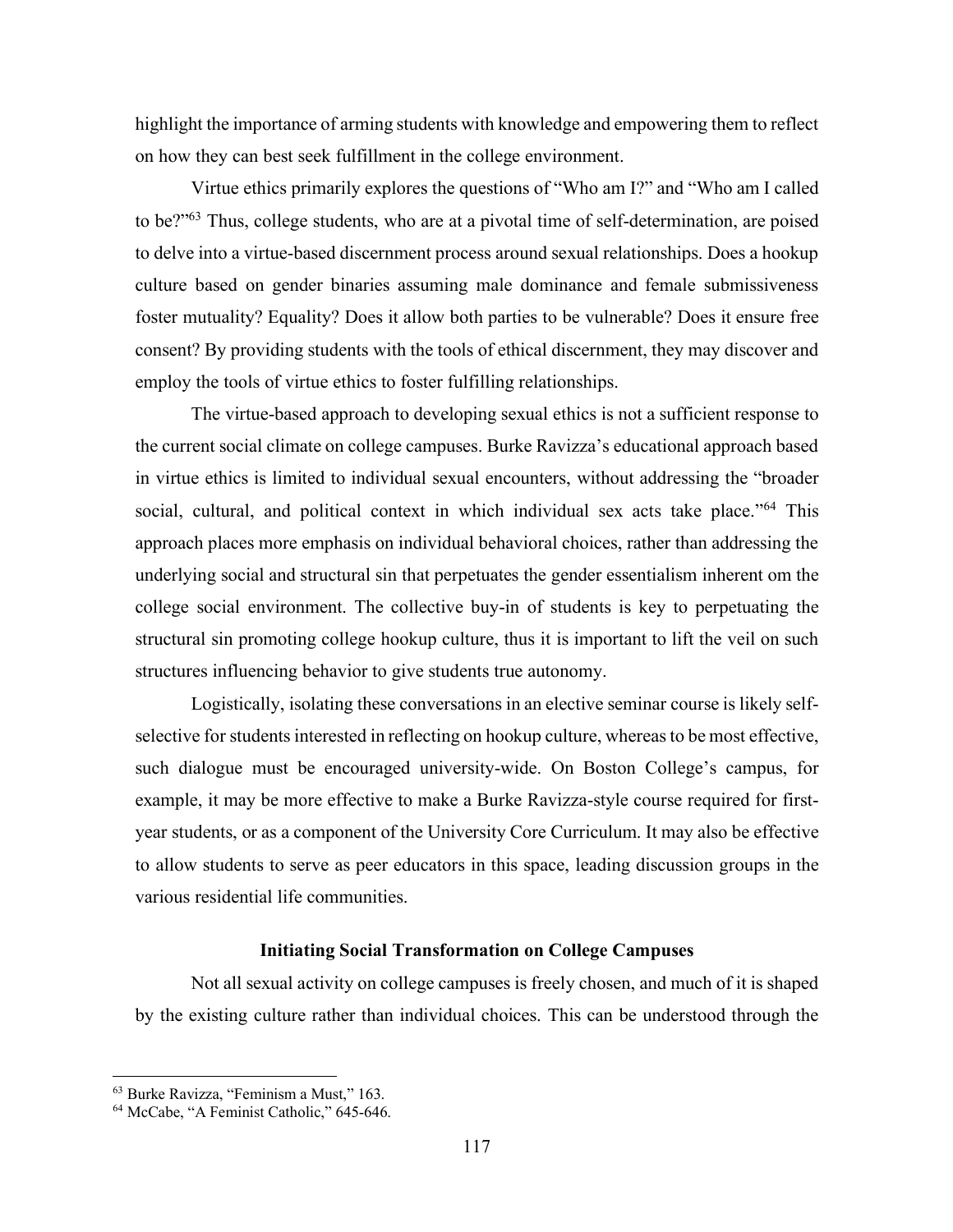analysis of college hookup culture as an example of social and structural sin, rather than purely individual behavior. By opening a safe space to share their stories, students may recognize the brokenness in our current social and sexual environment and be encouraged to accompany their peers who are suffering. Connor Kelly emphasizes the need for more open dialogue as "the hookup culture functions to deprive [students] of their unique voices," and thus unveiling the cultural reality and encouraging "an open conversation about this culture and its shortcomings is itself a change."65 Kelly acknowledges that while opening a dialogue is no assurance of action, if no conversation occurs, "things will undoubtedly remain the same."<sup>66</sup>

Providing students with the tools of CST, as well as an open and non-judgmental space for discussion, provides the first step in initiating social change. The process begins with unveiling the unjust social reality, then empowering students to share their experience, and finally fostering identity and allyship with one's peers. When we are allowed to recognize the humanity in others, we acknowledge our duty to help facilitate their flourishing. Thus, while a female-identifying student may be empowered by her ability to express the objectification that she has been damaged by in the college campus environment, she may also be impacted by hearing a non-binary student's lack of identity affirmation experiences, or the pressure to express ultra-masculinity experienced by a male-presenting student. Once dialogue is open, the next step of "emancipatory transformation of structures" can hopefully occur.67

One challenge that will inevitably be faced in this regard is how to encourage this conversations university-wide. As discussed previously, this may be accomplished in a classroom setting, but other environments may be conducive to free dialogue as well. A small group setting is an important component, ensuring students a safe space to feel heard. At Boston College, for example, many such small group reflection spaces exist: Freshman League and Ascend (first-year mentorship cohorts), and faith-based groups like Christian Life Communities (CLC). Creating reflection groups specifically for the purpose of discussing the hookup culture and gendered social scripts could be a positive step in

 $\overline{a}$ 

<sup>&</sup>lt;sup>65</sup> Kelly, "Sexism in Practice," 48.

<sup>66</sup> Kelly, "Sexism in Practice," 48.

<sup>67</sup> Kelly, "Sexism in Practice," 46.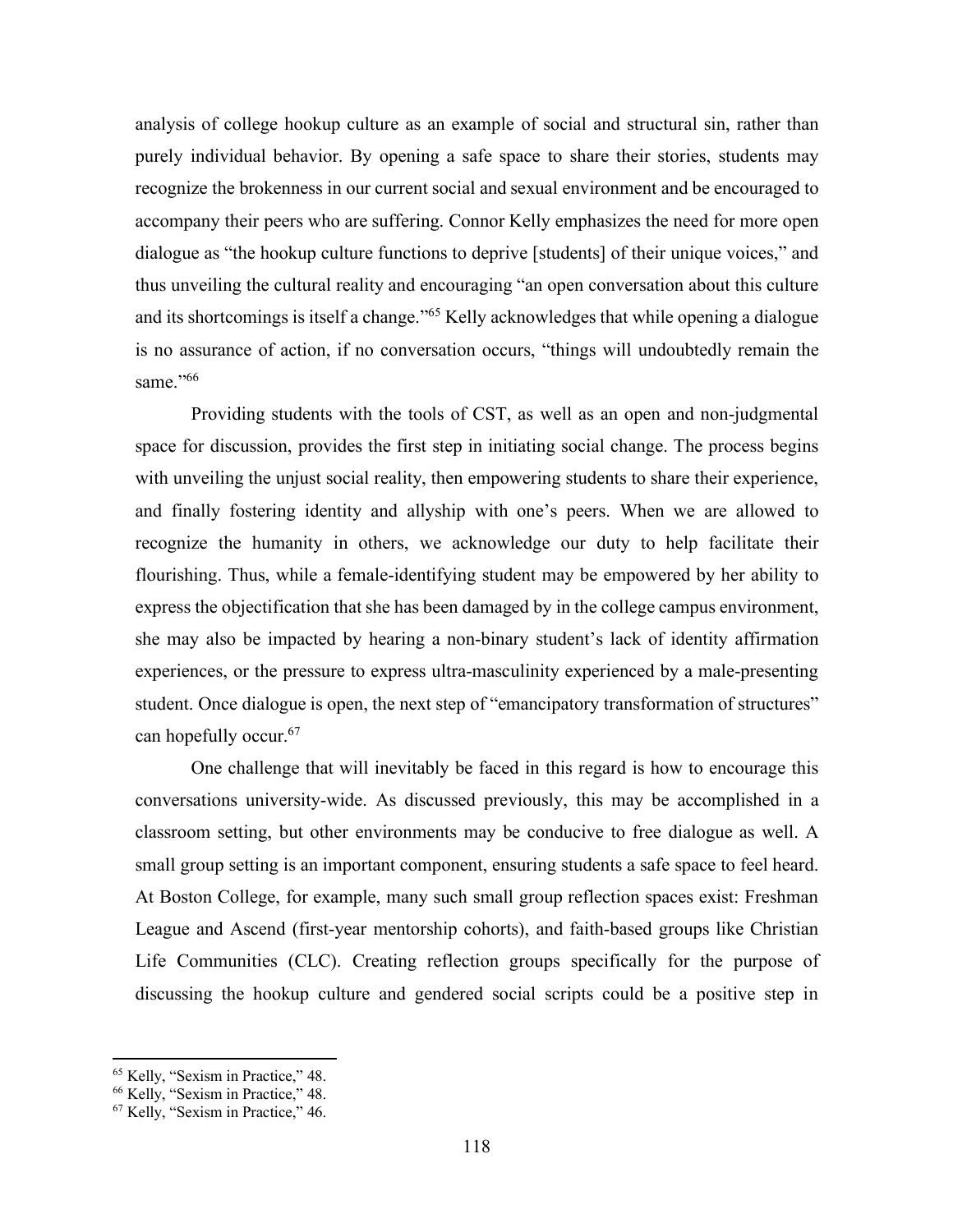promoting social transformation. Such reflection groups would go beyond the role of a seminar, giving students space for more equal discussion among peers and allowing them to put the tools of ethical analysis they have learned into practice. It could also allow such dialogue to occur longitudinally, rather than over the course of a single semester, and allow students time to explore their identity and environment throughout the stages of college life.

The next step in addressing the college social climate is cultivating solidarity, transforming the social environment through concrete action. One essential area of revision is language. We must change the way we speak about ourselves and others, and not allow words like "slut" or "easy" to be used in reference to females while males are referred to as "players." We must revise the objectifying way that female bodies are discussed with an emphasis on certain features defining their desirability or worth. Furthermore, we must address language with underlying gender assumptions, including presuming he/she pronouns and using phrases like "ladies and gentlemen." Such phrases can instead be replaced with gender-neutral ones, such as "the person in blue" or "friends and colleagues." Students should be affirmed in their right to self-identify and receive the full respect of their humanity. Revising language is challenging, requiring conscious reflection and the willingness to correct others in their harmful use of language. It is important to note, however, that part of respecting our full humanity is to respect our capacity to make mistakes. We must give ourselves and others the grace to err, as social transformation is challenging, while encouraging dedication to improving the social environment for all.

We must encourage open conversation about our desires sexual relationships, and affirm the importance of mutuality in a sexual encounter. This includes the features discussed in Farley's *Just Love*, including autonomy and equality of power. If students are mature enough to physically and emotionally engage in sexual interactions, they must be mature enough to have a conversation about the expectations in such a relationship. Another essential component for a just sexual relationship is affirmative and enthusiastic consent. Solidaristic action places demands on bystanders; this includes resistance to "tactics like blocking doors and pressuring drinks on women to foster their incapacitation" as well as the conversations that make light of such tactics as funny or acceptable.<sup>68</sup> Encouraging enthusiastic consent also requires education on what such consent necessitates. McCabe

<sup>68</sup> McCabe, "A Feminist Catholic," 653.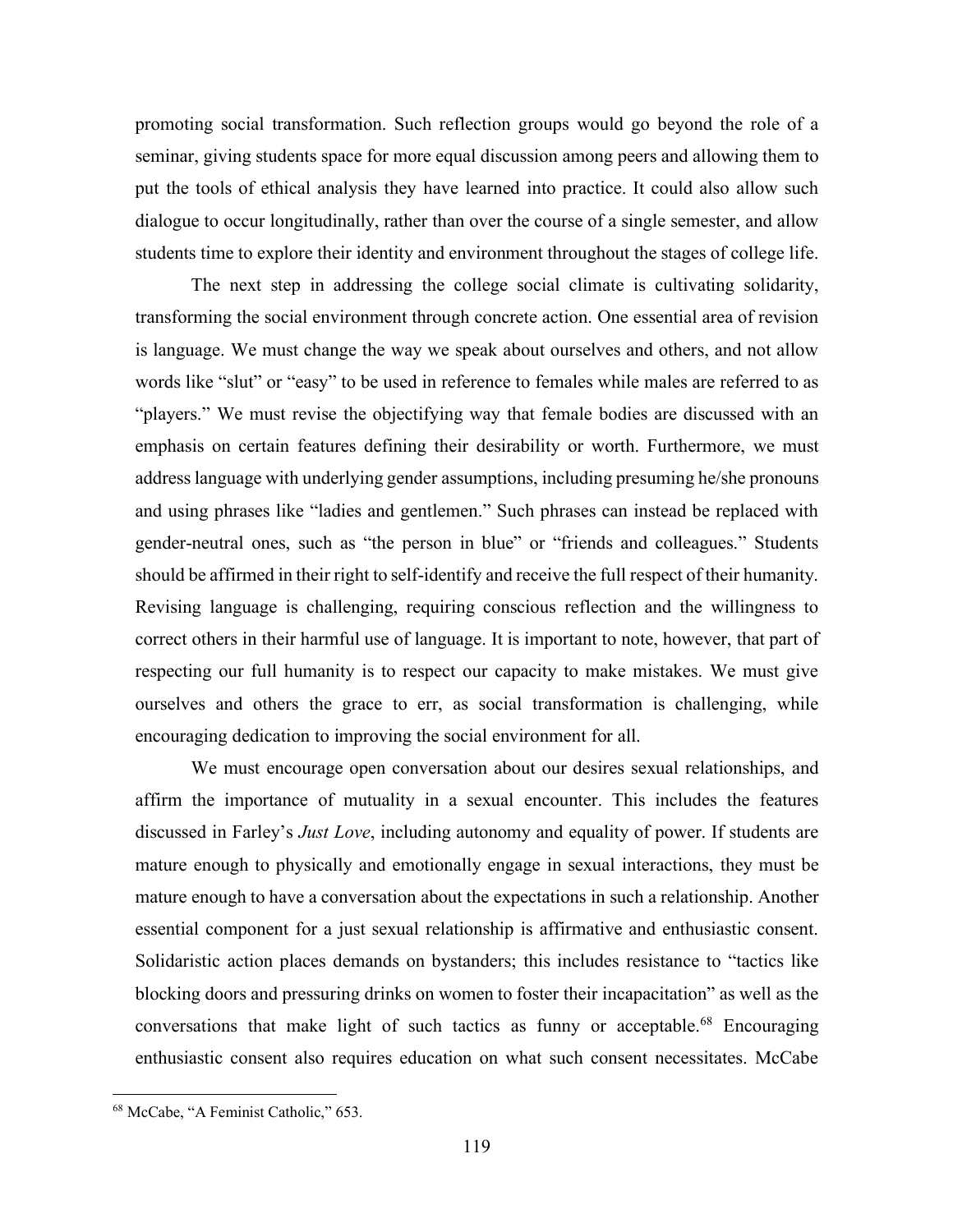notes that the lines between "seduction and domination, pleasure and danger, responsibility and exploitation, agency and objectification, consent and coercion" are often blurry and interpreted as part of the "normal" sexual experience.<sup>69</sup> Consent to one action does not mean consent to another or the same action at a different time; the presumption should be "no" until explicitly and freely told "yes." Alcohol also blurs the lines on true affirmative consent. Education is necessary on the blurred lines between consent and coercion, and not simply at a one-time bystander education course offered to naïve first-year students.

Solidaristic action can also serve the purpose of spreading awareness of the harms of the current social climate campus-wide. An obvious obstacle remains how to engage the entire student body in the conversations previously discussed. However, if the students who are engaged in such conversations spread awareness and promote change through solidaristic action, their peers may be encouraged to do the same. There is incredible potential for spreading awareness in the modern age, and the surge in "social media activism" highlights a method that may be particularly efficacious in a college setting. It is, of course, true, however that a one-time post on social media is not the way to social change. Nevertheless, if increased awareness draws more students into dialogue, more students will then be dedicated to concrete action, and slowly the social transformation becomes possible.

## **Social Change Beyond Campus**

Action cannot be isolated to college campuses. We must interrupt expectations based on false assumptions of gender roles and work to present new, more inclusive role models for young people as they undergo the process of identity formation. The identity formation process begins at a very young age, from the way young children are dressed to the toys they play with to the shows they watch. Toys marketed to girls, including baby dolls, kitchen sets, and princess costumes, encourage domesticity and aesthetics, while traditional boy's toys, such as cars, action figures, and building sets, foster spatial reasoning and aggression.<sup>70</sup> Pigeon-holing children from such a young age can limit their later roles in society, and show them from an early age which traits of theirs are valuable and socially accepted.<sup>71</sup>

<sup>69</sup> McCabe, "A Feminist Catholic," 638.

<sup>70</sup> Crispin Long, "'Raising Baby Grey' Explores the World of Gender-Neutral Parenting," The New Yorker, June 24, 2020, https://www.newyorker.com/culture/the-new-yorker-documentary/raising-baby-grey-explores-the-world-ofgender-neutral-parenting.

<sup>71</sup> Long, "Raising Baby Grey."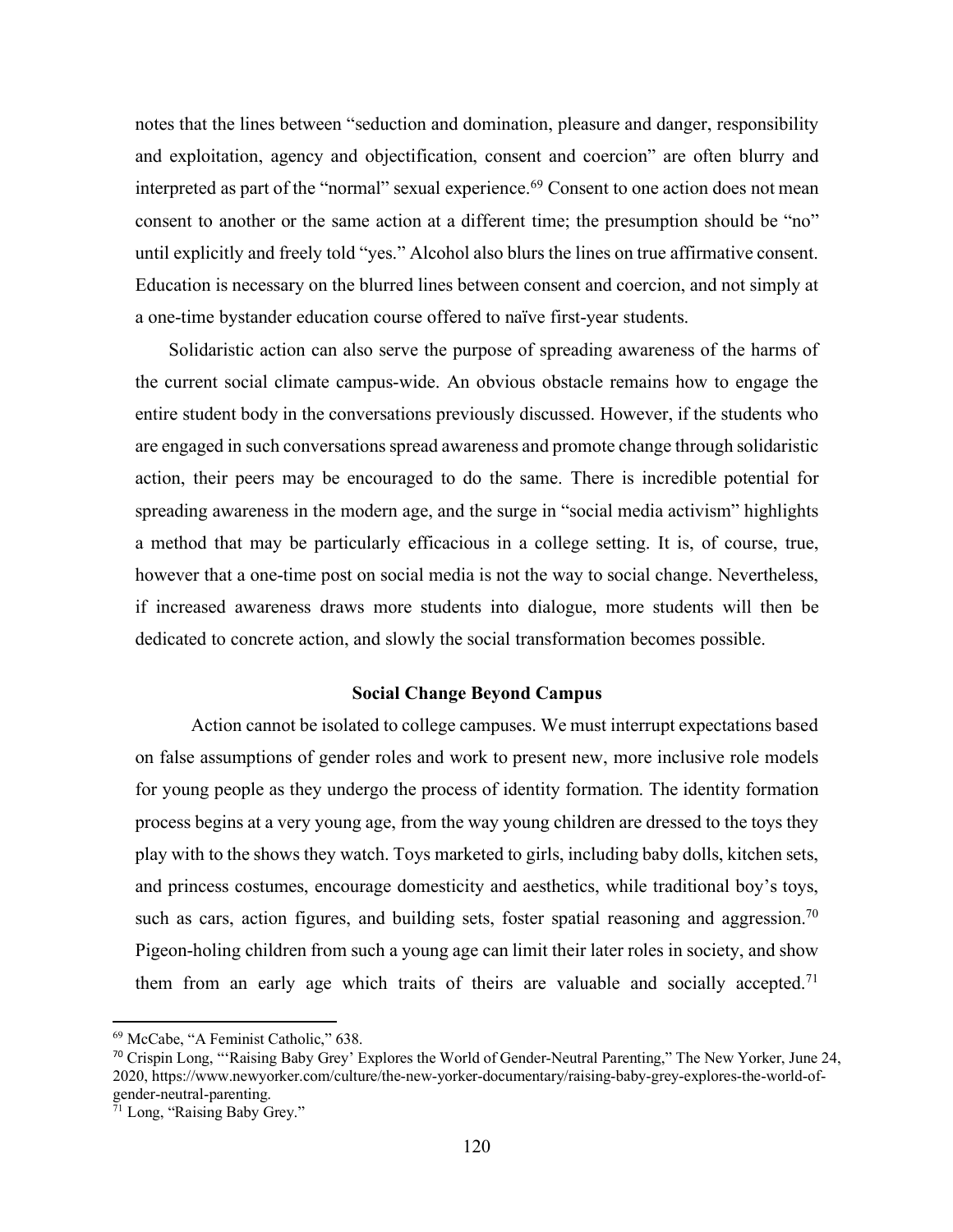Furthermore, the omnipresent gendering we undergo throughout childhood can be confusing and distressing for children who are "gender deviant," who may spend most of their childhood and later life feeling out of place or unseen. We need to foster an environment where children feel comfortable dressing or playing the way they choose without scrutiny or nudging, to ease tension surrounding gender roles from an early age.

The idea of "gender-neutral parenting" is a controversial issue at the moment. Critics cite the challenges these children will face in the "real world," potentially facing bullying or having no concept of gender in a society in which they will inevitably encounter it. Furthermore, critics point out that gender-neutrality may simply be another "box" or label placed upon the child, forcing them to lack a defined gender identity even if they gravitate towards one. It is important to not go to the opposite extreme when combating gender binary, limiting the child's choices in another way by refusing them the right to self-identify as one gender if they so choose. To allow a child to explore their gender and role in society without judgement or pressure should be the purpose, by providing children with a variety of options and role models.

A primary form of indoctrination to societal norms is through media such as television and movies; thus, we need to create and incentivize more inclusive and varied characters so that there are role models for all gender identities and presentations. Such representation must be reflected in movies, television shows, advertisements, and other popular media sources that normalize structural power dynamics between genders and shape the expectations of young adults emerging into their sexual lives. From Disney princess movies to *Animal House*, young girls are presented with an image of the submissive role they are to play in relationships and society as a whole. Until the late 2000s, film and television portrayal of gender non-conforming individuals was scarce and relegated primarily to roles of comic relief.<sup>72</sup> We cannot allow these representations to be the sole voice in the conversation on sexuality; we need to provide sexual education that is not only objective and scientific, or focused solely on promoting abstinence, but one that engages students in reflection on what the *telos* of sexual encounters is. The culture of college campuses is merely a microcosm of our wider society and remains open to its influence. To

<sup>&</sup>lt;sup>72</sup> Jon Mendelsohn, "Gender in the Media: The Evolution of Representation for Trans and Gender Nonconforming Characters," CBR (CBR.com, November 20, 2020), https://www.cbr.com/representation-gender-in-media/.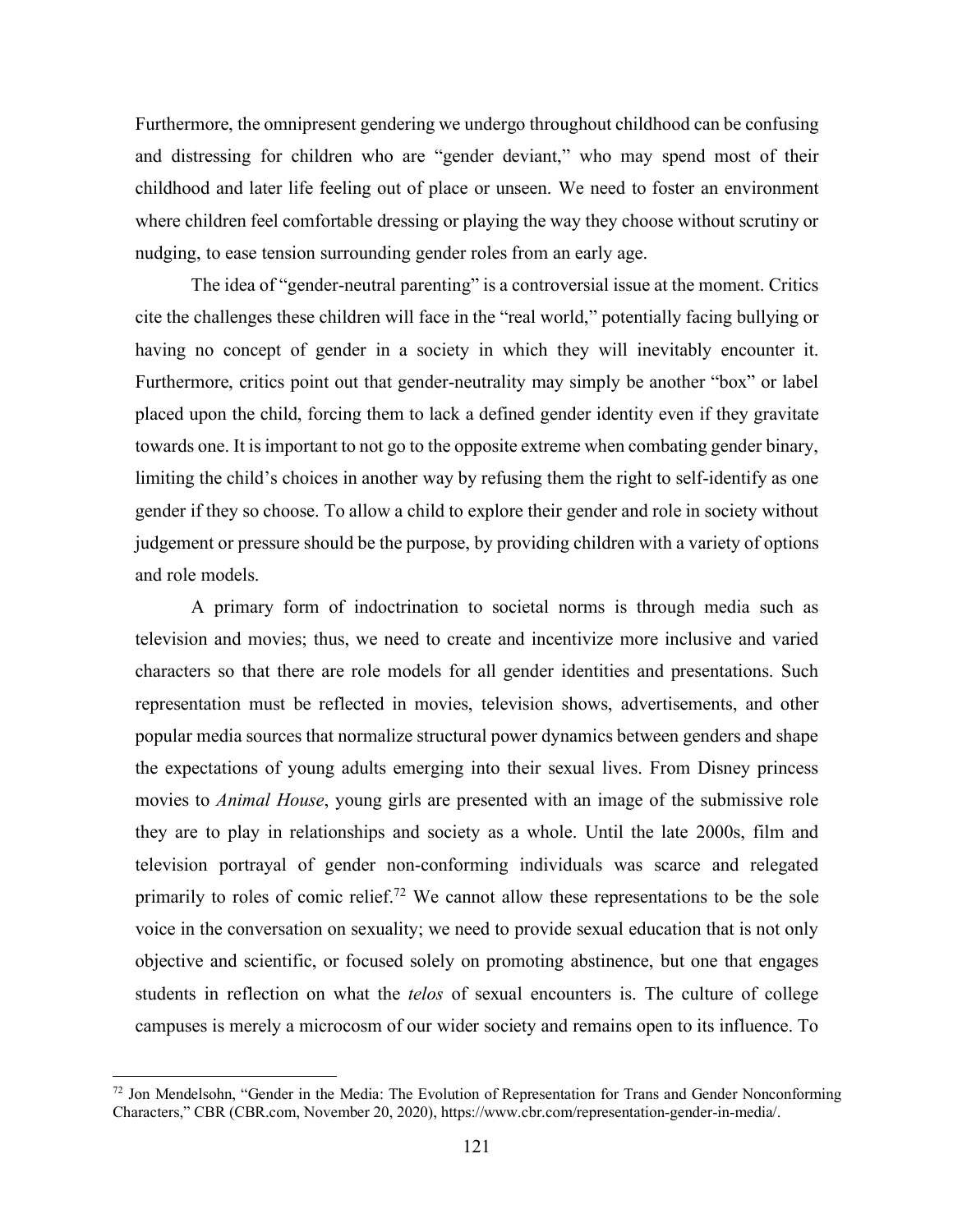address the social sin on college campuses, we must engage in collective action to transform our society as a whole.

Because of the centrality of identity formation that occurs in college, we must transform the college environment so this identity formation can be unhampered by harmful social expectations. College-aged students are also, it is worth noting, a new generation of young adults at the precipice of the next stage in adult life. We do not have to passively enter society as it is, but can actively create a society in which all can thrive. We do not have to remain merely products of our environment, but have the opportunity to challenge and transform it towards one that is more accepting and supportive. Transforming social norms on the Boston College campus, as any other, can essentially serve as "practice," since the college campus is a microcosm of the social environment we live in. Upon graduating, we may leave with eyes-wide-open to the social pressure to conform to traditional gender and sexual standards, and continue to resist social and structural sin for greater transformation.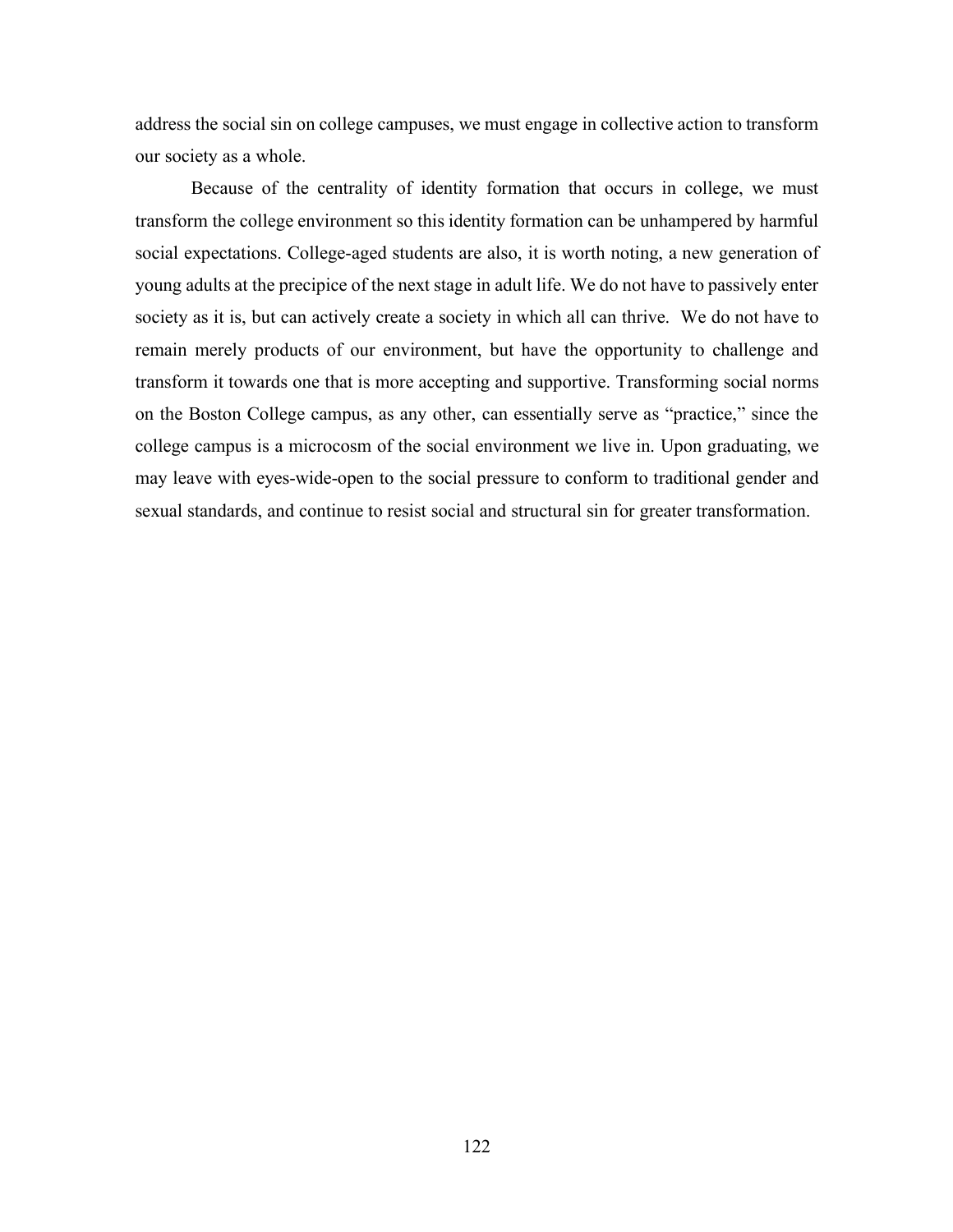## **Bibliography**

- Beste, Jennifer. *College Hookup Culture and Christian Ethics: The Lives and Longings of Emerging Adults.* New York: Oxford University Press, 2018.
- Bechtel, D.R. "Women, Choice, and Abortion: Another Look at Biblical Traditions." *Prism* 8, no. 1 (1993): 74-89.
- Bogle, Kathleen A. *Hooking Up: Sex, Dating, and Relationships on Campus*. New York: NYU Press, 2008.
- Burke Ravizza, Bridget. "Feminism a Must: Catholic Sexual Ethics for Today's College Classroom," in *Women, Wisdom, and Witness: Engaging Contexts in* Conversation. Edited by Rosemary P. Carbine and Kathleen J. Dolphin, 146-165. Collegeville, MN: Liturgical Press, 2012.
- Cahill, Lisa Sowle. *Sex, Gender, and Christian Ethics.* New York: Cambridge University Press, 1996.
- Collins, Shanna, "The Splendor of Non-Conformity in Africa." Medium, A Medium Corporation, October 10, 2017. https://medium.com/@janelane 62637/the-splendor-of-gender-nonconformity-in-africa-f894ff5706e1
- Darwin, Helena. "Doing Gender Beyond the Binary: A Virtual Ethnography." *Symbolic Interaction* 40, no. 3 (2017) 317-334.
- Farley, Margaret A. *Just Love: A Framework for Christian Sexual Ethics*. New York: Continuum International Publishing Group, 2006.
- Fullam, Lisa. "'Gender Theory,' Nuclear War, and The Nazis," *Commonweal Magazine*, February 23, 2015. https://www.commonwealmagazine.org/gender-theory-nuclear-war-and-nazis-0
- Gallagher, Raphael. "Catholic Medical Ethics: A Tradition Which Progresses," in *Catholic Ethicists on HIV/AIDS Prevention.* Edited by James F. Keenan, 271-281. New York: The Continuum International Publishing Group, 2000.
- Goldberg, Abbie E. "Transgender Students in Higher Education*."* Los Angeles, CA: UCLA School of Law Williams Institute, 2018.
- Heyer, Kristin E, "Social Sin and Immigration: Good Fences Make Bad Neighbors." *Theological Studies* 71, (2010): 410-436.
- Heyman, Gail D., and Jessica W. Giles. "Gender and Psychological Essentialism." *Enfance* 58, no. 3 (July 2006): 293–310. https://doi.org/10.3917/enf.583.0293.